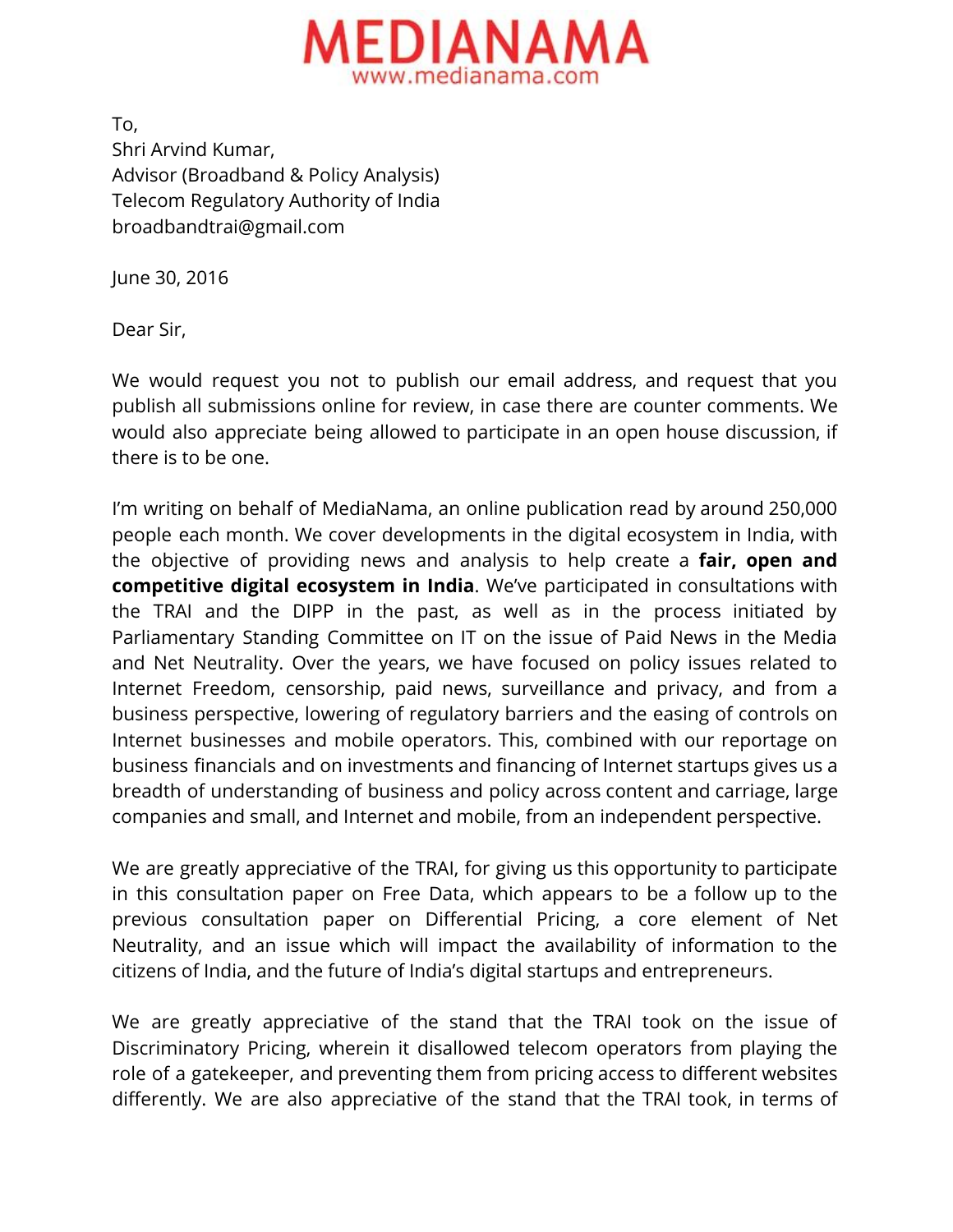

disallowing replicating Internet content and services on closed electronic communications networks (CECN), which would have led to the TRAI's Discriminatory Pricing regulations becoming redundant.

At the outset, we wish to highlight certain concerns about the Free Data consultation paper and TRAI processes:

- 1. We are concerned that some of the models which the TRAI has mentioned in this consultation paper might used to evade or bypass the Discriminatory Pricing regulations, in case they allow telecom operators to collude with content providers.
- 2. We believe that the CECN ruling needs to be clarified by the TRAI, and that any replication of content or services, or provisioning of content or services available online on the CECN, needs to be prevented.
- 3. The large number of consultation papers brought out by the TRAI in a short space of time, all related to issues of great concern to the Internet users, some of them related to issues that have already been addressed in previous consultations, makes it difficult for citizens to contribute meaningfully, and goes against the spirit of the process.

In addition, we are reiterating the definition of Net Neutrality:

Principles of Net Neutrality

1. All sites and apps must be equally accessible: ISPs and telecom operators should not block certain apps and sites, just because they don't pay them a revenue share. No gateways to the Internet should be allowed, and no preferential listing of certain sites, whether via commercial arrangements or not.

2. All sites must be accessible at the same speed (at an ISP level): This means no speeding up of certain sites because of business deals. More importantly, it means no slowing down some sites.

3. The cost of access must be the same for all sites (per Kb/Mb or as per data plan): This means no "Zero Rating", or differential rating for different sites, apps or services. In countries like India, Net Neutrality is more about cost of Internet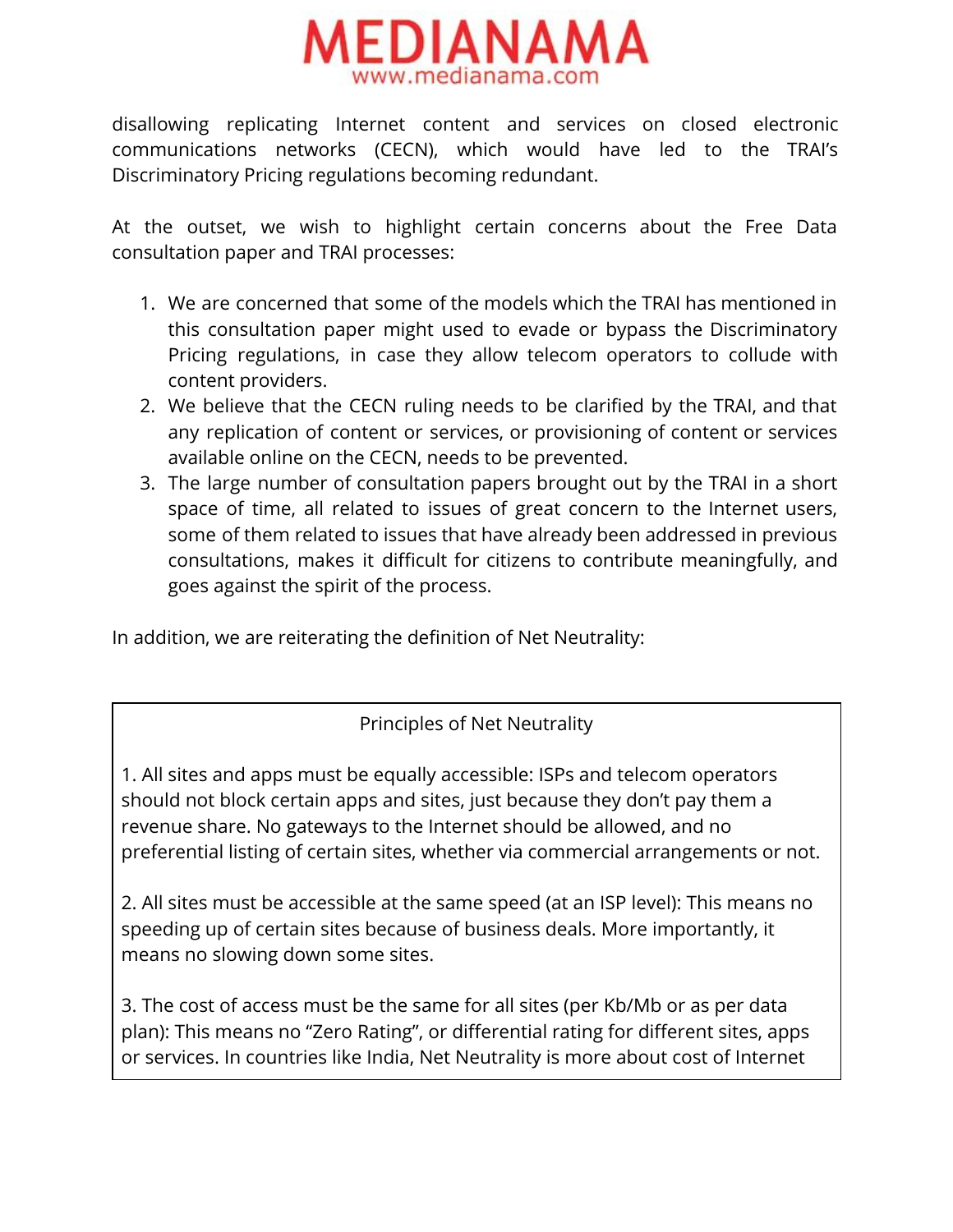

access than speed of Internet access, because we don't have fast and slow lanes: all lanes are slow.

Our responses to the questions raised by the TRAI in the consultation paper on Free Data:

**Question 1:** Is there a need to have TSP agnostic platform to provide free data or suitable reimbursement to users, without violating the principles of Differential Pricing for Data laid down in TRAI Regulation? Please suggest the most suitable model to achieve the objective.

### **Our response:**

**1.1 On Free Data:**We welcome a minimum data allowance to be provided free by TSPs to subscribers. This will be an powerful force to increase Internet usage in the country. This may be implemented in one of two ways:

- a. Making it mandatory for mobile operators to provide a minimum free data pack as part of their license conditions
- b. Making it optional, but offering an incentive to operators who provide a free data pack and funding this out of the USO Fund which the government collects for the purpose of digital inclusion.

Any free data offered by TSPs should be unconditional: it must not be limited to any website, nor must it be linked to activities linked to access of certain specific websites. **TSPs should not be in a position to give one content provider an advantage over another, nor should they be in a position to give their own products and services preference over others. This advantage can be by means of allowing giving of free data for consumption of some services over others.**

As we had mentioned in our submission on differential pricing:

"At the core of this debate is the issue of how we let one business (a network operator) regulate the consumer's ability to access another (app or website), given that the availability to provide Internet access (spectrum and right-of-way access) is not unlimited, and exclusively with a few entities (network operators). A genuine free market requires restrictions on the ability of large predatory companies, whether multinational or otherwise, to create monopolies $^{\rm 1}.$  A non-discriminatory

<sup>1</sup> [http://digitalcommons.law.yale.edu/cgi/viewcontent.cgi?article=1222&context=fss\\_papers](http://digitalcommons.law.yale.edu/cgi/viewcontent.cgi?article=1222&context=fss_papers)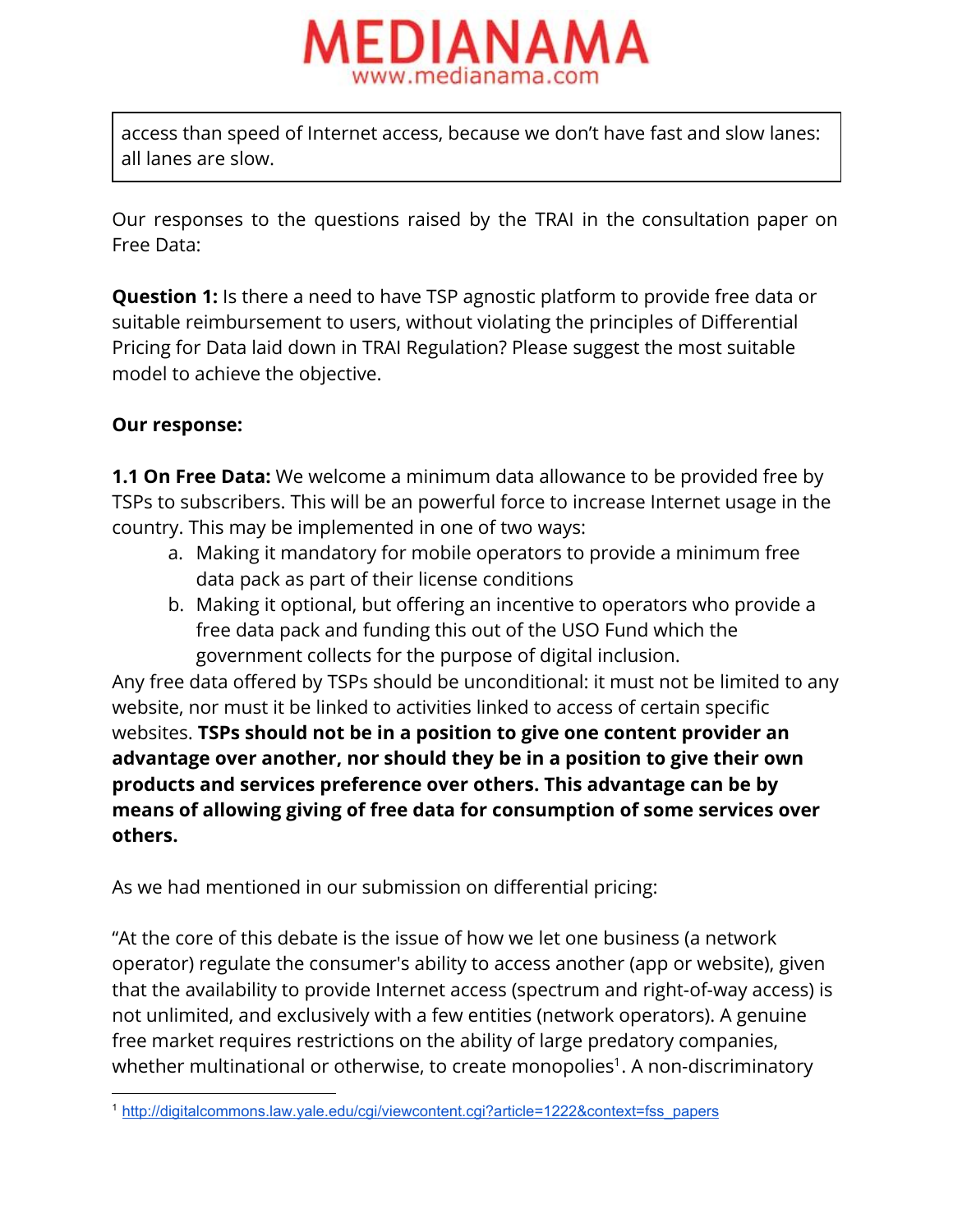

Internet decentralizes the sources of innovation because everyone can create Internet services and applications without having to obtain permission from network providers."

To that end, network providers should not be allowed to control which platforms or services can give free data or reimburse or reward users. **Mobile Data and money in the telco wallet are telecom resources. Telecom operators have the ability to offer users, as incentive, unlimited data-back and unlimited cash-back for the usage of specific websites and services. Both these schemes would have the exact same impact as zero rating or differential pricing.**

How would this work? Consider two cases:

- If a user has 100 MB data left for consumption. In a zero rating scenario, if a user uses the equivalent of 10 MB, she will be left with 100 MB, and the 10 MB is reimbursed **as it is being used: i.e. for every byte used, a byte is given back immediately**. In a data back scenario, if the usage is metered and the user is given 10 MB back, but after a short period of time, or upon completion of a target amount of usage. However, the effect is the same, and the user still has 100 MB. This means that the usage of that specific website has cost the user nothing in terms of data, and the usage is zero rated.
- If a user has Rs 100 left in her wallet: In a zero rating scenario, if a user uses the equivalent of Rs 10, she will be left with Rs 100, and the Rs 10 is reimbursed **as it is being used: i.e. for every paisa worth of data used, a paisa is given back**. In a mobile telco wallet cash-back scenario, if the usage is metered and the user is given Rs 10 back, but after a short period of time or upon completion of a target amount of usage. However, the effect is the same, and the user still has Rs 100. This means that the usage of that specific website has cost the user nothing in terms of data, and the usage is zero rated.

Therefore, data back or cash back to the telecom operator wallet when it is linked to the usage of a particular website or wallet, has the same effect as zero rating and is equivalent to differential pricing.

**1.2 On Telco Agnostic Platforms:**The TRAI needs to ensure that platforms which are used to provide data are truly agnostic. For platforms to be truly independent, the TRAI must not allow any form of vertical integration between a telecom operator and the platform. This includes not only shared ownership between the telecom operator and the platform, but also cross holdings via group companies.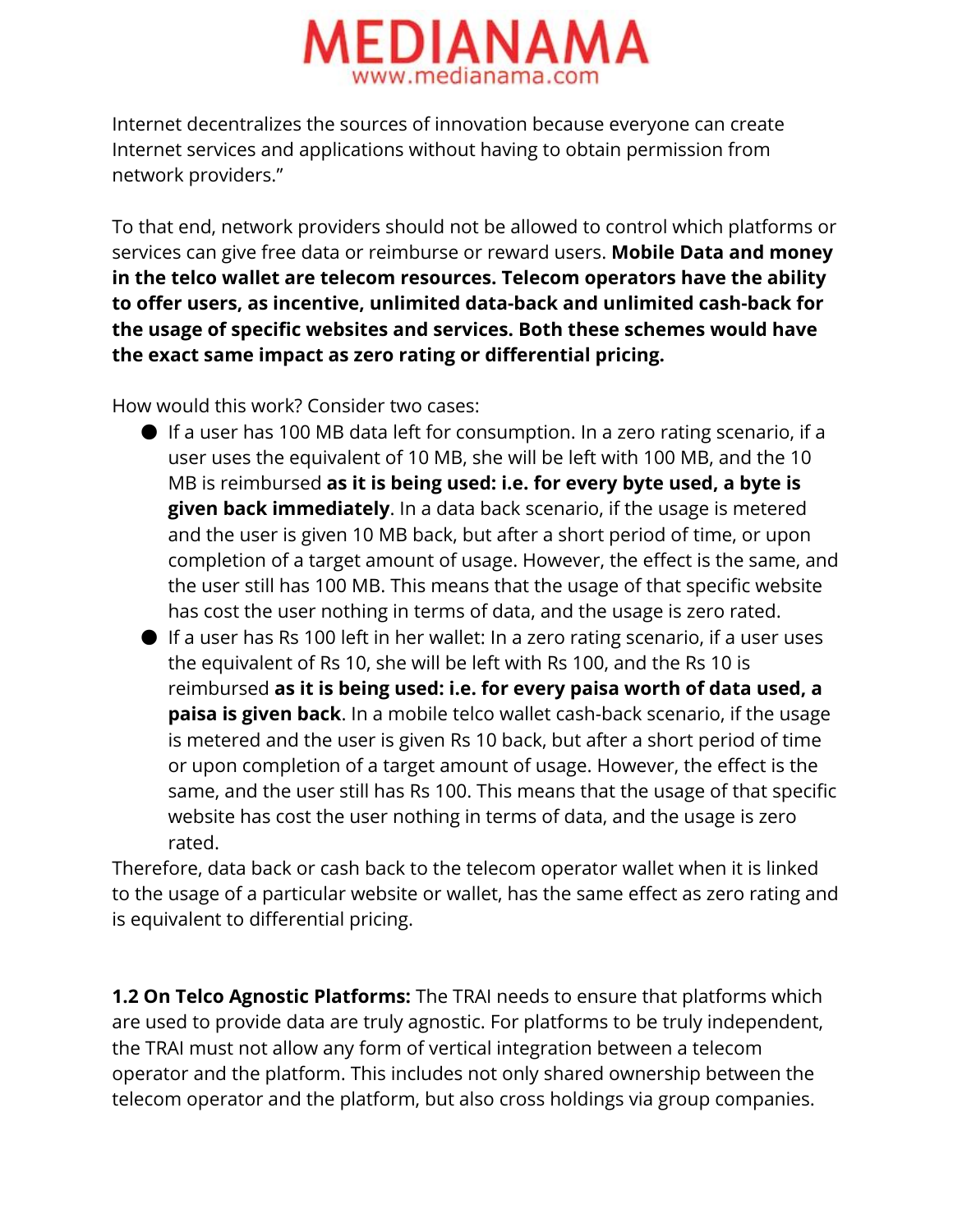

For example, the Bharti Group, the parent of telecom operator Bharti Airtel, has a co-owned Internet company with Softbank, called Bharti Softbank (BSB), which runs messenger services such as Hike, and built music streaming services such as Wynk.

# **1.3.1 On Telco agnostic platforms providing free data (in exchange for payment, or otherwise):**

As per the TRAI's regulation on Differential Pricing:

"On the other hand, differential tariffs result in classification of subscribers based on the content they want to access (those who want to access non-participating content will be charged at a higher rate than those who want to access participating content). This may potentially go against the principle of non-discriminatory tariff. Secondly, differential tariffs arguably disadvantage small content providers who may not be able to participate in such schemes. This may thus, create entry barriers and non-level playing field for these players stifling innovation. In addition, TSPs may start promoting their own websites / apps / services platforms by giving lower rates for accessing them."

Of these three points made in the explanatory memorandum, only one point relates to telecom operators: vertical integration. This is addressed above, in 1.2.

The other two points are just as applicable to telecom operator agnostic platforms as they are to telecom operators: **differential tariffs when run via telco agnostic platforms (or telcos) also result in classification of subscribers based on the content they want to access, which goes against the principle of non-discriminatory tariff.**

Secondly, differential tariffs when offered by telco agnostic platforms (or telcos), disadvantage small content providers who may not be able to participate in such schemes. **This will create entry barriers and non-level playing field for these players stifling innovation.**This creation of entry barriers, and using that, differential access to content via differential pricing is gatekeeping.

Therefore, when it comes to differential pricing, it is essential that **neither telecom operators, nor a telco agnostic platform, nor a content provider is in a position to make access to a specific website, application or content for free: it gives disproportionate power over access to the entity enabling differential pricing.**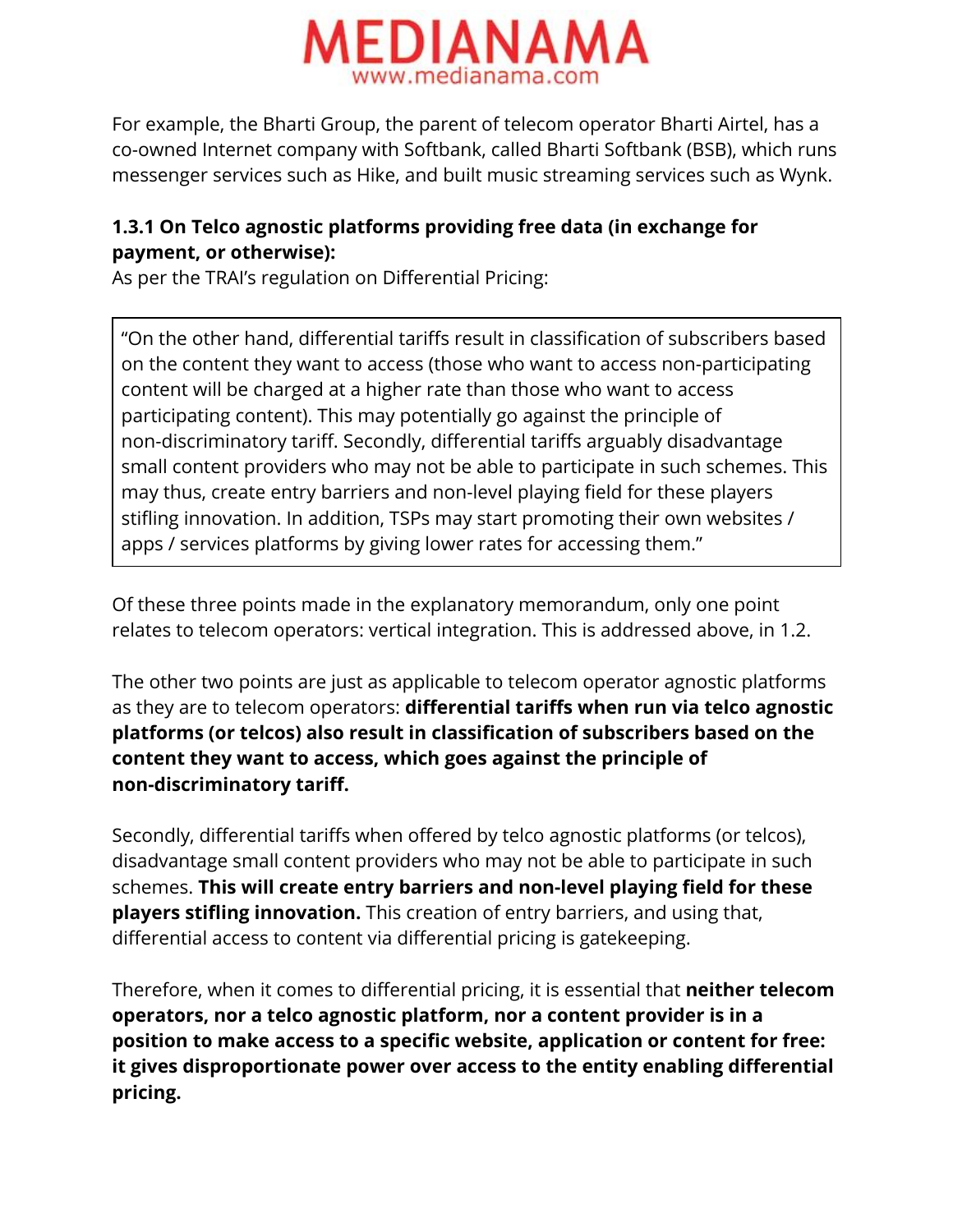

**1.3.2 On ensuring that platforms don't price access differentially:**Differential pricing of access isn't possible by a telco agnostic platform without close integration with a telecom operator: a platform directly pricing an application or website differentially can only do this with **active participation and an agreement with telcos**. The only difference here is that the payment for differential pricing, or the decision to price differentially, is being taken by the platform, which then takes on the role of an access service provider, and performs the role of a **gatekeeper**. This appears to go against what the TRAI Chairman had said<sup>2</sup>:

"We are looking for an automated scalable telecom service provider-agnostic technology solution to this problem, which does not require any agreements with or consent from telcos. Telcos will stand to gain as data traffic could increase. We are avoiding this gatekeeping role and the agreement business."

## **1.4.1 On Reimbursement of data consumption related to access:**

Reimbursement as a model is different from the idea of making pricing access to content differentially, or making it free. In particular, care needs to be taken so that it doesn't have the same impact as differential pricing, and this isn't a loophole used by telecom operators or platforms to evade the regulation.

For this submission, Zero rating refers to the act of making access to a particular website or application free. Henceforth, the act of making access to all websites and applications free, without discrimination, is referred to as Equal Rating.

As explained earlier, zero rating is a type of reimbursement, in the sense that when data is being consumed by a user for accessing a particular website or application, the data usage is not counted; alternatively, this can be viewed as data usage being reimbursed immediately after consumption, so that the consumer is not charged for usage, or it doesn't impact her data limit. In some situations, only a part of data consumption may be subsidised, while in others more data might be reimbursed, upon consumption. In each case, it has the same effect as pricing of access differentially, and should not be allowed, since this would be a model set up for the purpose of evading the regulation. While the TRAI may not have jurisdiction over platforms, it does have jurisdiction over telecom operators, and may prevent them from providing information on which sites user has visited, and how much data has been consumed, thereby also protecting user privacy.

<sup>2</sup> [http://economictimes.indiatimes.com/articleshow/52528968.cms](http://economictimes.indiatimes.com/articleshow/52528968.cms?utm_source=contentofinterest&utm_medium=text&utm_campaign=cppst)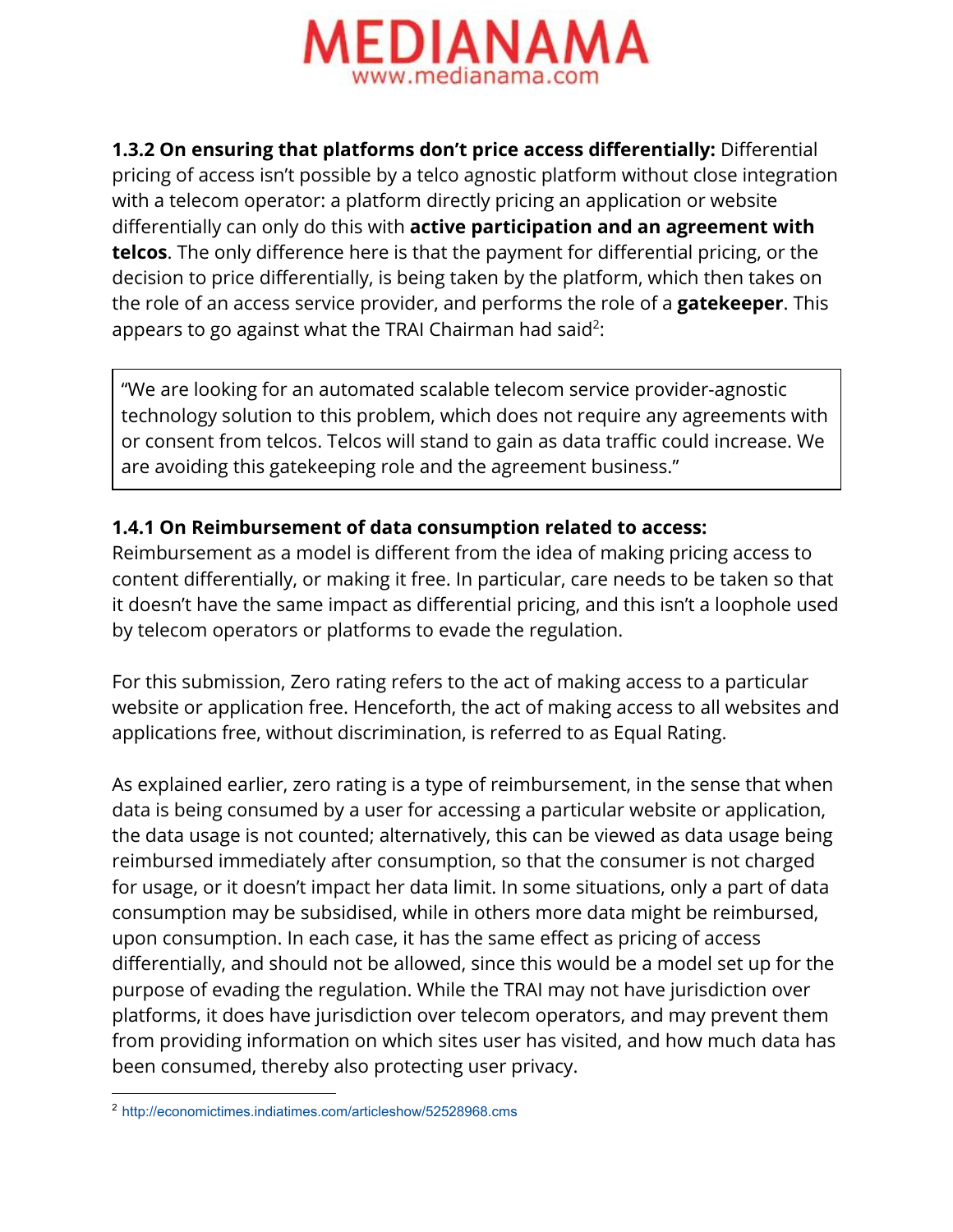

**1.4.2 Rewards of data based on activities:**Telecom operators may provide their API to platforms which reimburse data for activities not related to access: such as participating in a contest, watching advertising (video or otherwise), inviting new users to a particular service, it does not amount to differential pricing, and would come under equal rating. This is because it is not explicitly linked with access services. This is the same as purchasing a data recharge as a reward, and does not amount to an evasion of TRAI's differential pricing regulation.

At the same time, care must be taken that:

- Data as a reward model is only allowed to provide data in a manner compliant with equal rating.
- **No continuous or "trickle" rewards:**If the data as a reward model for activities is allowed, there is a chance that some websites may abuse this system too: for example, a music service can calibrate data rewards to be the same as the bandwidth consumed for listening to a song. Thus, even such models may be scrutinized by the TRAI upon complaints.
- **1.4.3 Pricing of Free data:** According to the terms of the Unified License<sup>3</sup>:

The LICENSEE shall register demand/request for telephone connection and or any other Telecom Service without any discrimination from any applicant, at any place in the service area for the service(s) authorized and provide the Service, unless otherwise directed by the Licensor. **The LICENSEE shall not in any manner discriminate between subscribers and provide service on the same commercial principle** and shall be required to maintain a transparent, open to inspection, waiting list.

The TRAI should also mandate telecom operators should not discriminate between subscribers of their data services, whether they are end users or platforms which purchase data recharges from them for rewarding customers. To that effect, individual recharges which are made available to platforms should also be made available to individual customers. This will ensure that the provisioning of rewards is not the function of a single partner of a telecom operator, and anyone can purchase rewards at the same price for gifting to users.

Further telecom operators should not be allowed to discount the bulk purchase of data plans which will inevitably happen when a website receives high traffic. This will ensure that there is no discrimination between customers as the website bears

<sup>3</sup> [http://dot.gov.in/sites/default/files/Unified%20Licence\\_0.pdf](http://dot.gov.in/sites/default/files/Unified%20Licence_0.pdf)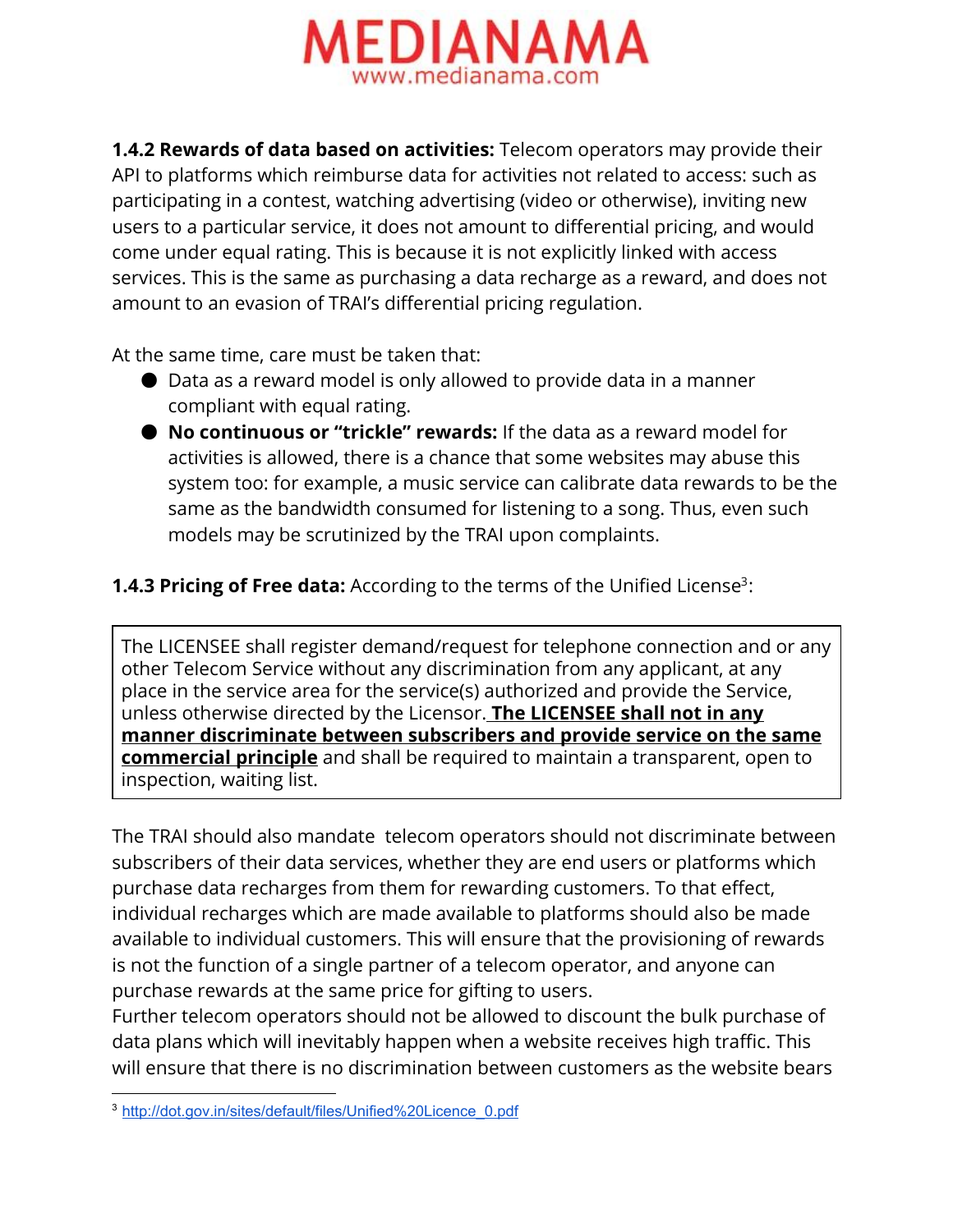

a cost that is identical to the cost of data that would have ordinarily have been borne by the visitor.

As we had mentioned in our submission on discriminatory pricing, it is imperative that telecom operators treat all users as equal, since all users are also creators.

**Question 2:** Whether such platforms need to be regulated by the TRAI or market be allowed to develop these platforms?

**Ans 2. Caution about potential regulatory arbitrage:**We'd like to point out to the TRAI that allowing platforms to tie-up with telecom operators to buy minutes in bulk from telecom operators is now a licensed activity, which VNO's are allowed to do, along with other functions and activities. Also, while VNO's are restricted to a single telecom operator or ISP for a particular type of service, the act of allowing unlicensed players to buy data in bulk, and across telecom operators, to provision an access service for users, may be seen as regulatory arbitrage.

**Question 3:**Whether free data or suitable reimbursement to users should be limited to mobile data users only or could it be extended through technical means to subscribers of fixed line broadband or leased line?

**Ans 3.** Gifting data as a reward (for watching advertisements) should not be restricted to mobile data users, and may be extended to fixed line subscribers as well. Identical rules must be applied to both cases as they provide access to the same network.

Reimbursing data consumed on a specific site or bouquet of sites should specifically **not** be permitted either on fixed line or on mobile.

**Question 4:** Any other issue related to the matter of Consultation.

**4.1 Privacy:** It is important to ensure that any arrangement looking to re-imburse data as a reward, ensure that the privacy of the user is protected. Specifically, during the re-imbursement the telecom operator does not provide any more information than that provided by the internet protocol, data consumed by an IP address and the ISP/TSP of the end user which is billing to the website. In particular the user's data or service consumption patterns or telephone number must not be made available to the website.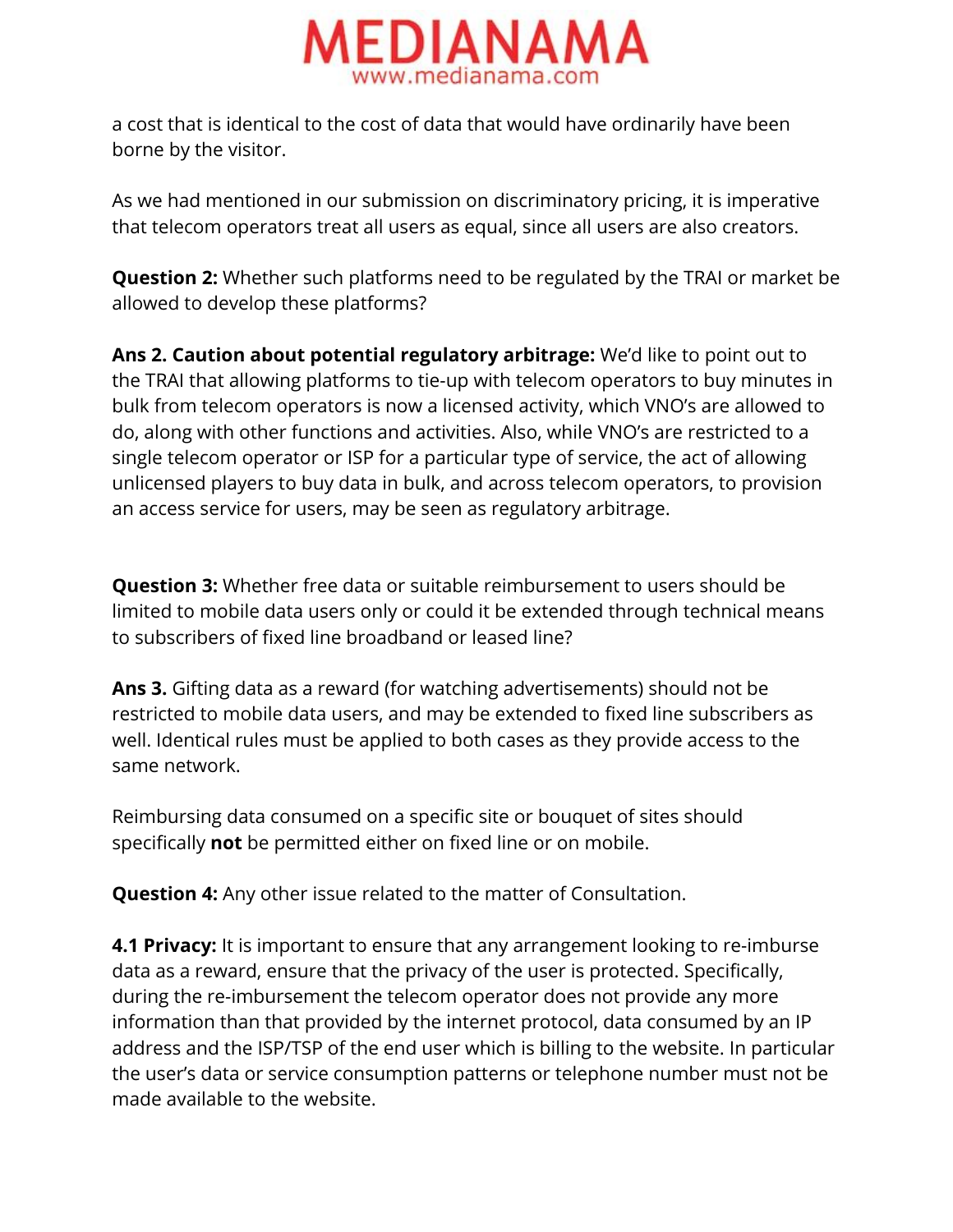

**4.2: Regarding CECN:**In the letter by Bharti Airtel to the TRAI, it had sought clarification on whether tying up with a big global content provider, which wants to offer their video content exclusively "over the Closed Electronic Communications Network (CECN) of Airtel, in compliance with the definition given in para 2 (c) of the above referred regulation. Such exclusive content would be offered in India to Airtel's customers only."

In its letter by COAI, it has sought clarification regarding allowing three things:

- a. Firstly, whether Telecom Operators are allowed to subsidise/discount content, for exclusivity and advertising revenue shares.
- b. Secondly, whether the content provider offering subsidized subscription of its content to select / all subscribers of all / some telecom operators would constitute a CECN, since data charges would apply.
- c. Thirdly, a request for allowing differential data tariffs whether such content is provided through the closed network or the open Internet.

**Our comments:** Rather than clarify issues, this is a deliberate and desperate attempt by Bharti Airtel and the COAI to create confusion around what are very clear regulations from the TRAI. Either that or they haven't read the regulation, and have missed key points made by the regulator, as we illustrate below:

1. In its order dated 8th February 2016<sup>4</sup>, the TRAI has clearly stated in section 3 that

"(2) No service provider shall enter into any arrangement, agreement or contract, by whatever name called, with any person, natural or legal, that has the effect of discriminatory tariffs for data services being offered or charged to the consumer on the basis of content:

*Provided* that this regulation shall not apply to tariffs for data services over closed electronic communications networks, unless such tariffs are offered or charged by the service provider for the purpose of evading the prohibition in this regulation."

In addition, in point 32: "Differential tariffs being offered for data transmitted over closed electronic communications networks, such as intranets are not

<sup>4</sup> [http://trai.gov.in/WriteReadData/WhatsNew/Documents/Regulation\\_Data\\_Service.pdf](http://trai.gov.in/WriteReadData/WhatsNew/Documents/Regulation_Data_Service.pdf)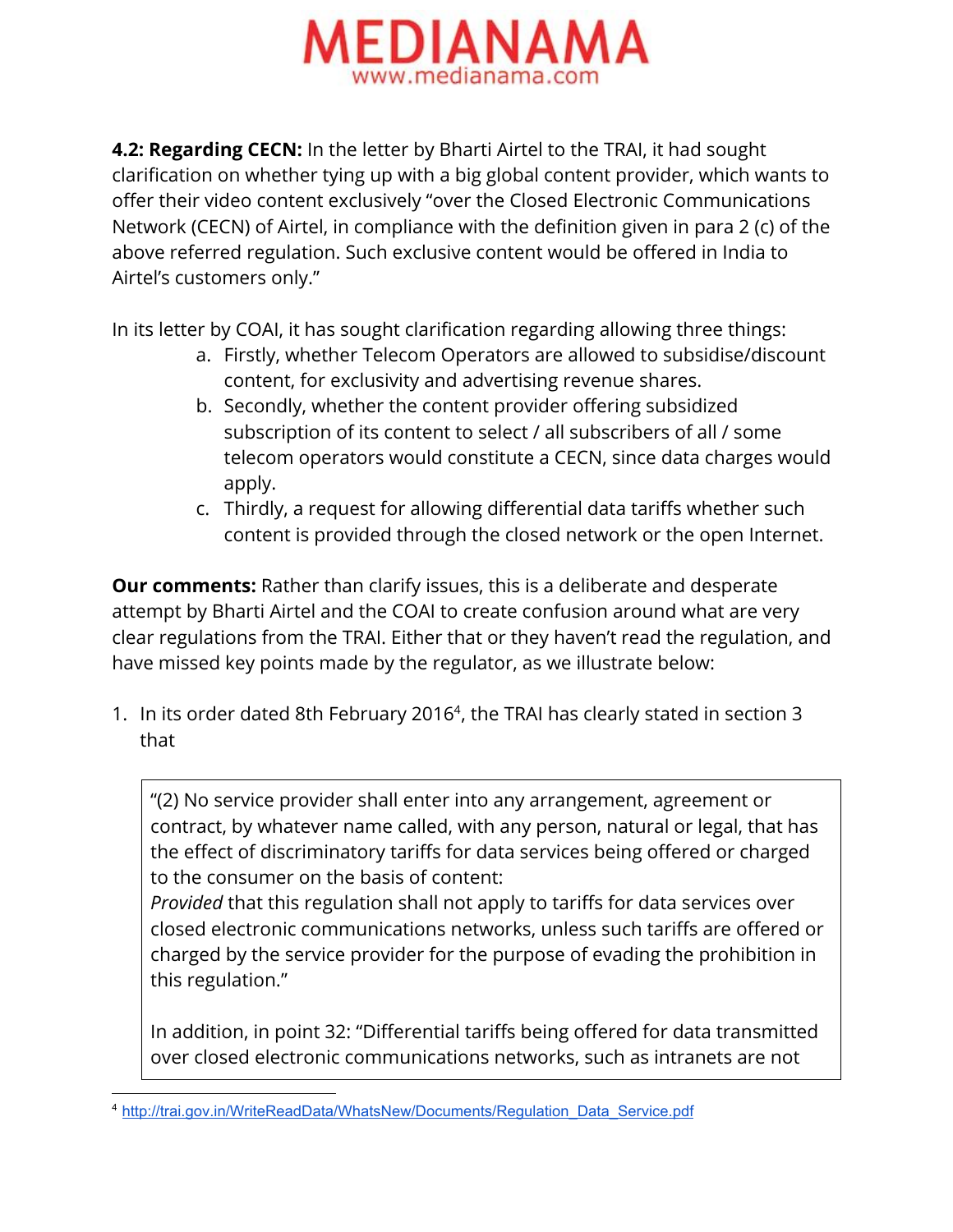

prohibited by these Regulations. Though the prohibition on discriminatory pricing of data services

does not apply to such networks, which are not accessing the internet, if such a closed network is used for the purpose of evading these regulations, the prohibition will nonetheless apply."

We would submit that the request from Bharti Airtel (point 1 above) and COAI (point a and c above) should be denied for the following reasons:

a. Further to 3(2), Point 17 of the Explanatory Memorandum articulates clearly TRAI's intention in bringing this regulation, that allowing price discrimination for content which the TSP does not alone possess on the Internet is in violation of this regulation:

Point 17: "A particular TSP which is offering data services to the consumer does not control the internet infrastructure in its entirety. It is dependent on several other networks to facilitate this task. Thus, allowing a TSP which is at one edge of the internet to **charge differentially for data that it does not alone process, could compromise the entire architecture of the internet itself.**Were other TSPs across multiple tiers allowed to do this, then the openness of internet as we know, would be altered. **Allowing price differentiation based on the type of content being accessed on the internet, would militate against the very basis on which the internet has developed and transformed the way we connect with one another.**

This is also indicated in a statement made by the TRAI Chairman at the time the regulations were announced, where he said<sup>5</sup>:

"All content that is available on the internet falls under the new regulation, but any content that isn't on the web, won't be governed by the rule"

In order to comply with this regulation, the content provider would have to make the content available exclusively to the telecom operator worldwide, ensure that it has not routed the content on any other closed network and

5

http://tech.economictimes.indiatimes.com/news/internet/all-internet-apps-to-fall-under-data-pricing-rule/5152 [1535](http://tech.economictimes.indiatimes.com/news/internet/all-internet-apps-to-fall-under-data-pricing-rule/51521535)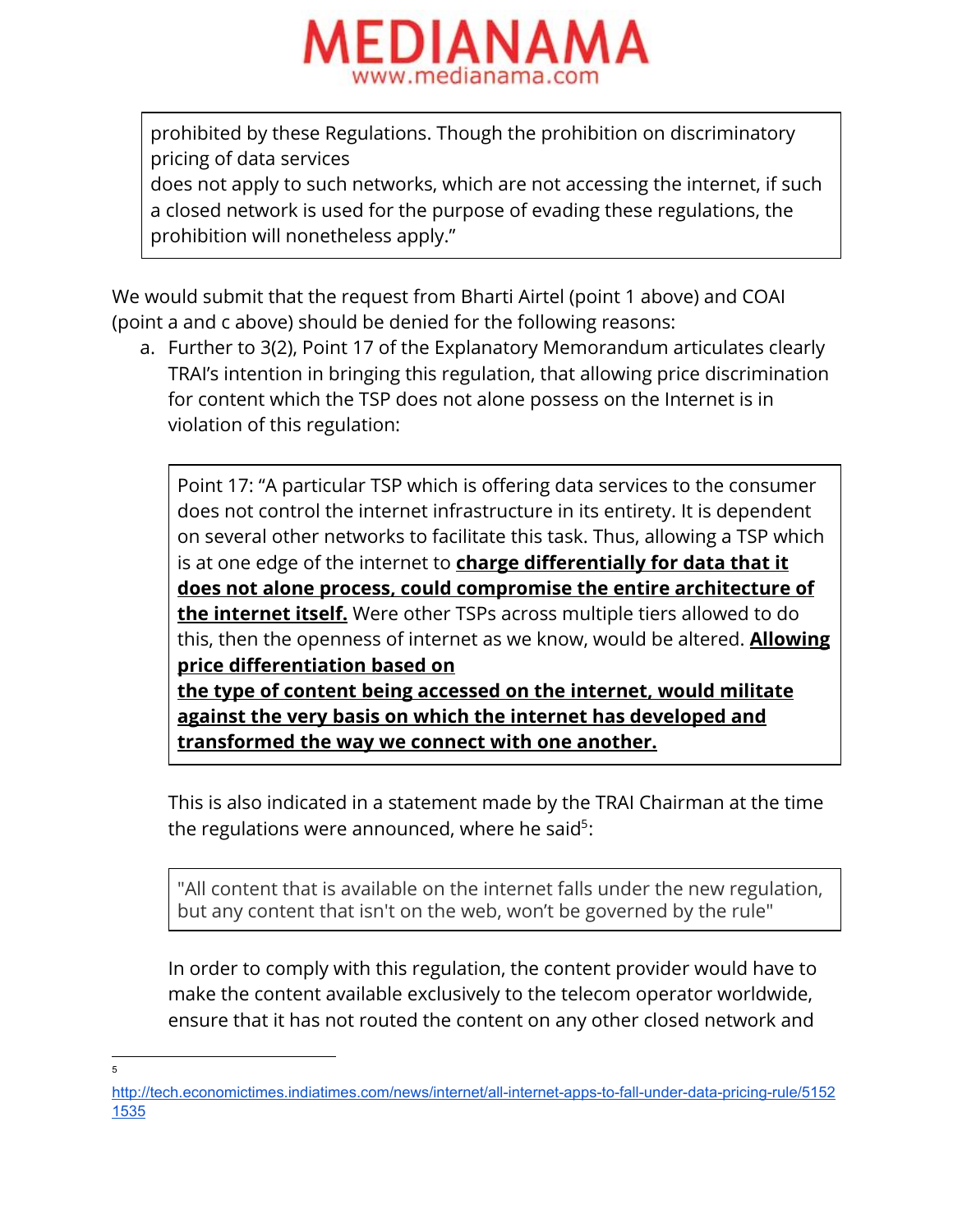

simultaneously remove it from the Internet, globally, and not just India. Otherwise merely providing the same content via an intranet or multiple intranets, would amount to circumventing the regulation.

b. We submit that if the TRAI were to allow this, it will result in telecom operators inking exclusive tie-ups with different content providers for differential pricing, and therefore, end up allowing services like Airtel Zero and Facebook's Free Basics, which the regulation itself sought to disallow. This will also amount to shaping the users Internet experience, by providing an alternative to services already on the Internet, but at a lower cost, via their own deals. The TRAI has warned against this in its regulation:

Point 19: "In India, given that a majority of the population are yet to be connected to the internet, **allowing service providers to define the nature of access would be equivalent of letting TSPs shape the users' internet experience**. This can prove to be risky in the medium to long term as the knowledge and outlook of those users would be shaped only by the information made available through those select offerings."

- c. As we had mentioned in our filing in January 2016<sup>6</sup>, such differential pricing **would create pressure on other content providers to ink similar tie-ups with telecom operators.**This would give telecom operators **disproportionate gatekeeping powers**and go against the spirit in which the TRAI had drafted its regulation, which has been clearly articulated by the TRAI Chairman $^7$  in stating that "pipes should be agnostic of the data packets they carry" as well as in point 17 in the Explanatory Memorandum of the TRAI Order (above).
- d. In addition, it will result in different content experiences of content for users on different telecom operators, which goes against the principle of Net Neutrality and the open Internet.
- e. Such a tie-up will create a regime where the content provider and/or the telecom operators become gatekeepers of content, though this collusion which allows this partnership a competitive advantage via differential pricing. The Department of Telecommunications Committee, in its report on Net Neutrality<sup>8</sup>, had warned against this:

<sup>&</sup>lt;sup>6</sup> http://www.savetheinternet.in/files/diffpricing-cc-all.zip

<sup>7</sup> TRAI Press Conference, 8 Feb 2016

<sup>&</sup>lt;sup>8</sup> [http://www.dot.gov.in/sites/default/files/u68/Net\\_Neutrality\\_Committee\\_report.pdf](http://www.dot.gov.in/sites/default/files/u68/Net_Neutrality_Committee_report.pdf)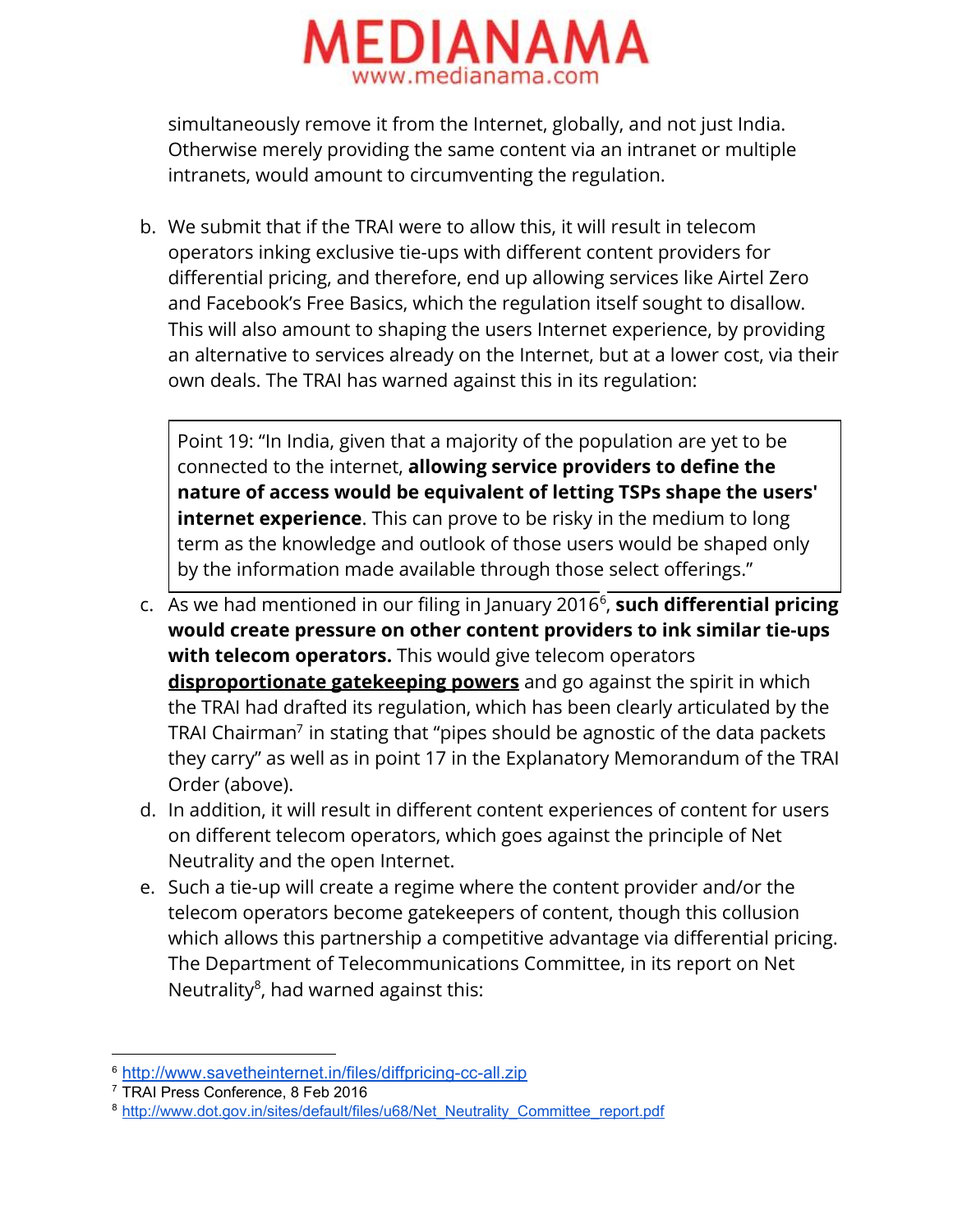

The committee was conscious that market for content provision indicates that clear market leaders emerge in a short while, and if such market leaders are able to dictate the path to specific content, then the principles of non-discriminatory access form the user viewpoint can be compromised leading to distortions emerging in the content provision market and consequent implications for the larger Internet economy and emergence of new innovations.

The committee therefore is of the firm opinion that **content and application providers cannot be permitted to act as gatekeepers and use network operations to extract value even if it is for an ostensible public purpose.** Collaborations between TSPs and content providers that enable such gatekeeping role to be played by any entity should be actively discouraged. If need be government and the regulator may step in to restore balance to ensure that the internet continues to remain an open and neutral platform for expression and innovation with no TSP/ISP or for that matter any content or application provider, having the potential or exercising the ability to determine user choice distort consumer markets or significantly controlling preferences based on either market dominance or gatekeeping roles.

f. Further clause 10 of The Telecom Tariff order 1999 requires that service providers do not discriminate between subscribers. The same has been noted in point 24.2 of the explanatory memorandum.

24.2 As per Clause 10 of the Telecommunication Tariff Order, 1999 (TTO), service providers are prohibited from discriminating between subscribers of the same class, and any classification of subscribers should not be arbitrary.

While all differential tariffs for telecommunication services are not prohibited, certain differential tariffs have been held to be discriminatory. A subscriber accessing content that is differentially priced, at reduced or nil rates, would

be paying lesser or no charges for such content while another subscriber (or the same subscriber) would be paying regular charges for accessing similar content that is not offered at a reduced or nil rate. This kind of differentiation in tariff amounts to discrimination.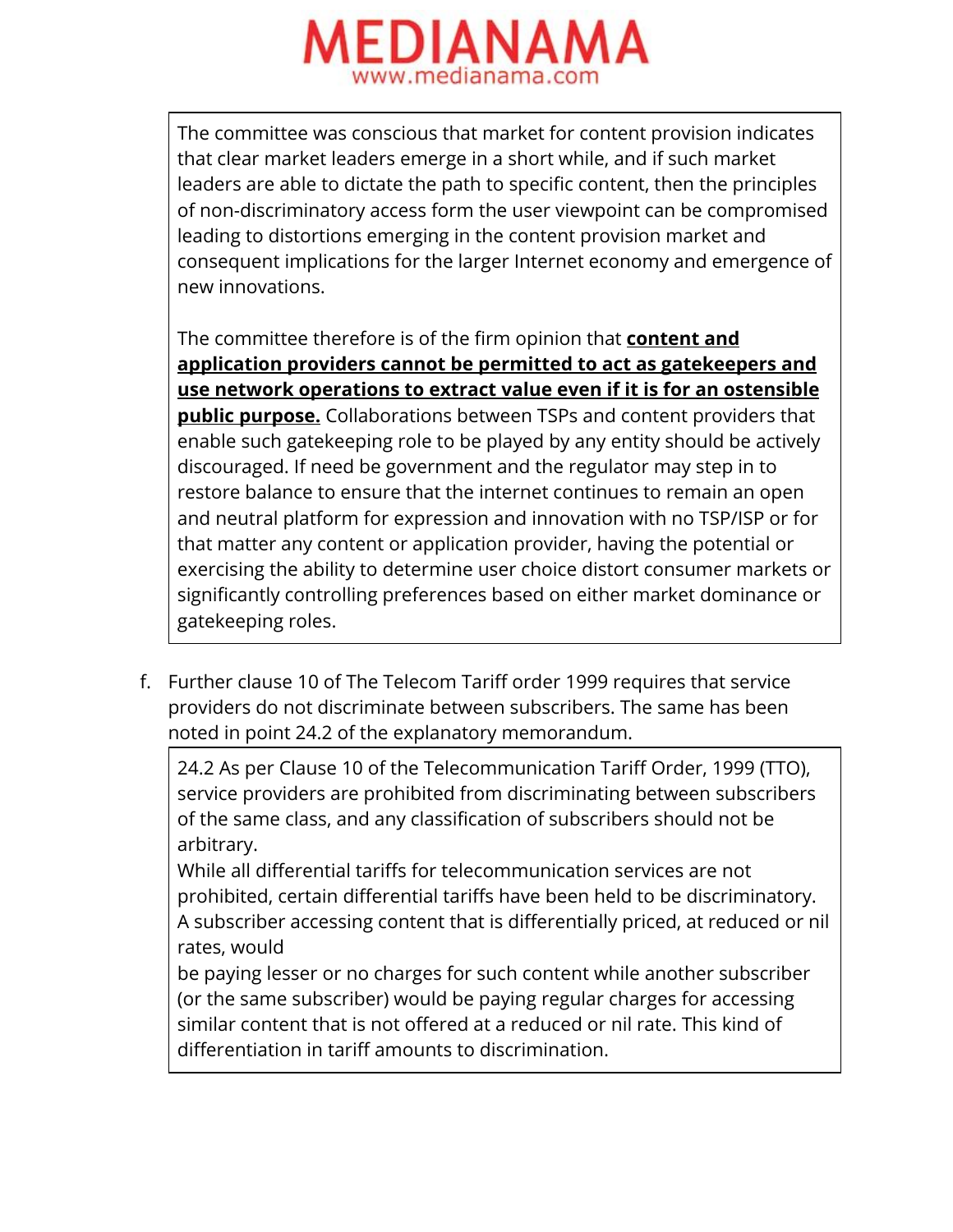

Providing content of through CECN clearly discriminates between data subscribers who are on the CECN through the CENC "data pack" and those with open internet "data packs".

- 2. In response to the second question raised by COAI in point 2 of their letter (point 2(b)), we would like to submit that a TSPs network does not become a closed, just because subscribers are offered exclusive or subscribed content on it from a content provider. In fact, such a practice is just another form of discrimination between consumers of the same class. Since it is not possible for a content provider to discriminate between traffic originating from different networks without colluding with the TSP/ISP, such a practice will still violate Clause 10 of Telecommunication Tariff Order, 1999 (TTO). In fact, this will lead to TSPs floating content companies which will sign exclusive contracts with the parent TSP to re-introduce discriminatory pricing using content providers that fall outside TRAI's jurisdiction
- 3. Finally, to address the request made by COAI as described in point 2(c), TRAI has not only disallowed differential pricing on the internet but also very specifically sought to disallow the use CECN as a means to subvert discriminatory pricing. In our opinion, COAI and Bharti Airtel are deliberately attempting to at misinterpret the CECN exemption to introduce discriminatory pricing for consumers by evading the regulation. The TRAI to stand by its order and reject such attempts.

Lastly, we are providing as an annexure, our submission regarding Facebook's Free Basics program, which should address any submission made by them to this consultation. In our opinion, if Free Basics is made available across telecom operators, it only lends itself the increase in prevalence of discriminatory pricing, and allows Facebook to play a gatekeeping role.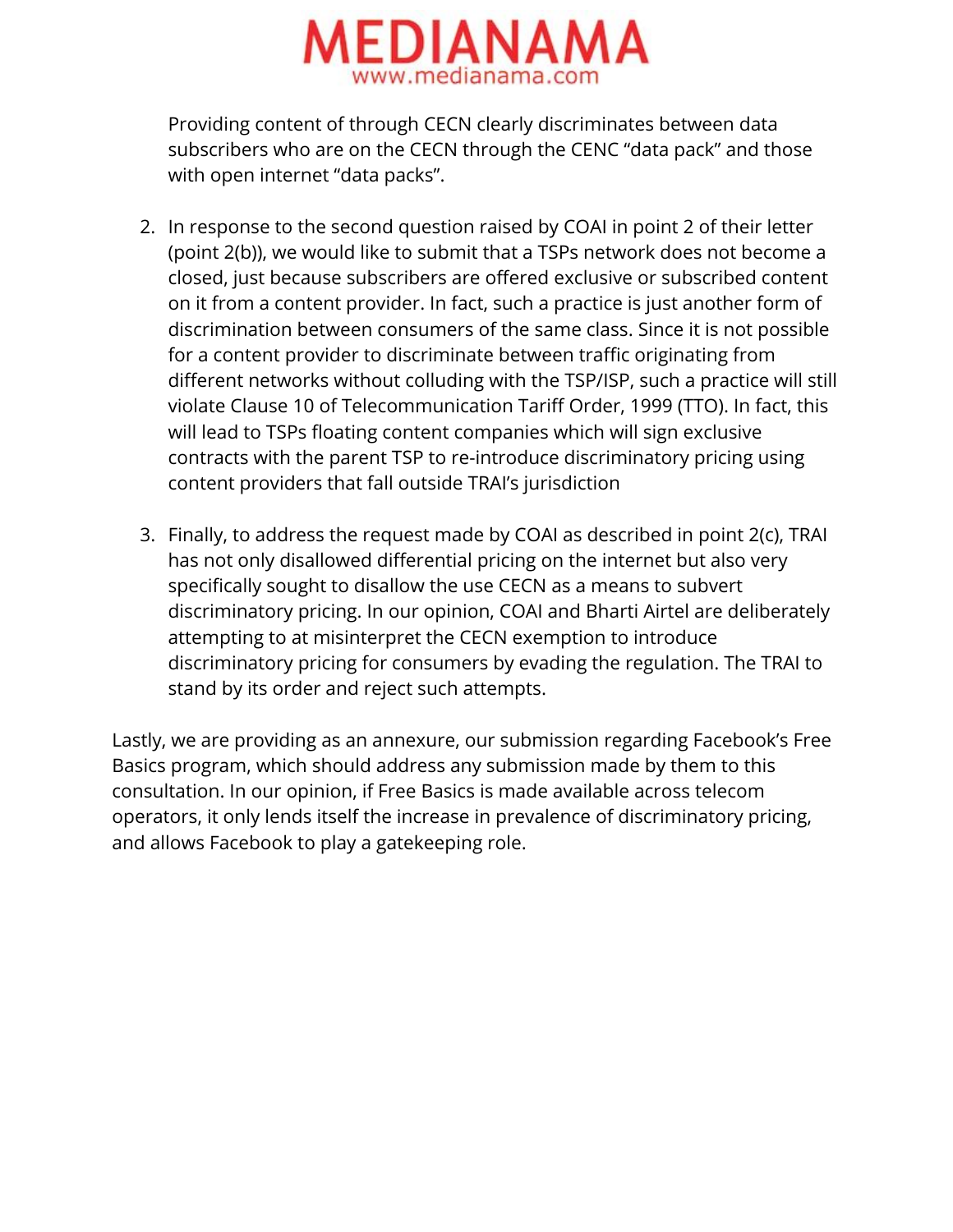

#### **Annexure: MediaNama's submission on Free Basics**

First and foremost, we would like to assert that FreeBasics is not the Internet, but is marketed by Reliance Communications as FreeNet, Free Internet Services, leading customers to believe that it is Free Internet. Facebook changing the name of the service from Internet.org to FreeBasics does not address the issue of potentially misleading communication from its partner Reliance Communications.v v v



Our comments:

### **1. Net Neutrality ensures that consumers can be creators**

Net Neutrality is a fundamental, foundational principle of access to the Internet: that the access service provider cannot influence consumer choice by speeding up or slowing down, enabling or disabling access to certain websites or apps, nor can it make access to certain websites cheaper or more expensive.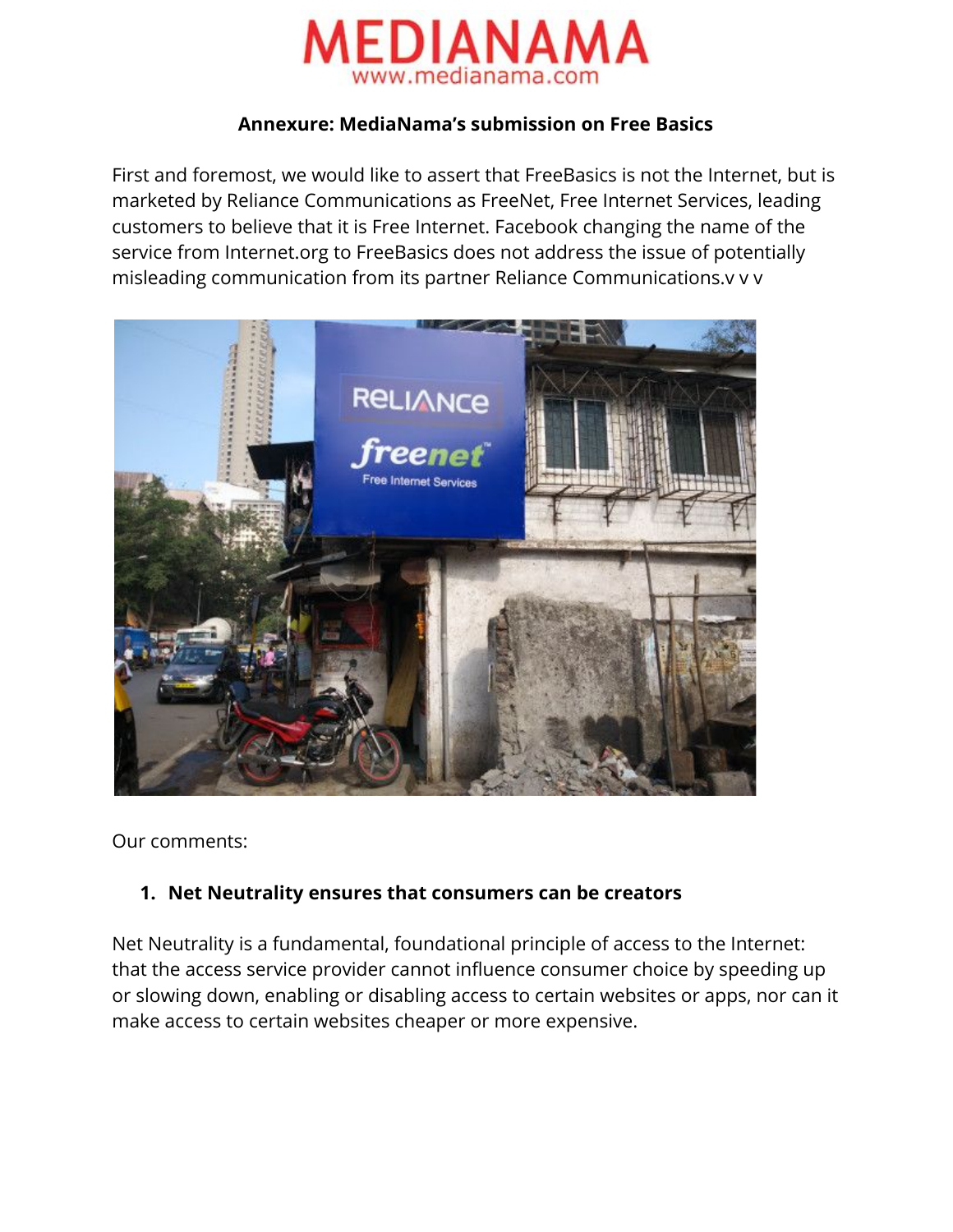

In some submissions or in articles, you might find comparisons with the Internet with services such as television, aviation or roads. All these comparisons are fallacious, because Internet access is unique:

- It does not distinguish between a service provider/creator and a consumer: every consumer can be a creator, and every creator is a consumer.
- It is interactive, and often (such as in case of gaming, or comments in case of content being read) what is being consumed gets modified based on user interaction.

Thus, Net Neutrality means that the access service provider doesn't distinguish between creator and consumer. It ensures that the user remains a user, and not merely an audience, and the access service provider remains an access service provider, and not a distributor. This principle ensures that billions of blogs, code repositories and sources of knowledge can be created by contributions from not just businesses, but also consumers themselves, and that the Internet remains a global public commons.

## **2. FreeBasics and differential pricing justifies fragmentation of the Internet:**

When asked about Internet.org (FreeBasics), Tim Berners-Lee, the inventor of the World Wide Web and the founder of the WWW foundation, said<sup>9</sup> people should "just say no" to the project, saying that "In the particular case of somebody who's offering … something which is branded internet, it's not internet, then you just say no. No it isn't free, no it isn't in the public domain, there are other ways of reducing the price of internet connectivity and giving something … [only] giving people data connectivity to part of the network deliberately, I think is a step backwards."

Thus, differential pricing and services like Free Basics create different rules of access for different parts of the network (sites or apps) of this public commons, thereby impacting and influencing both contribution and consumption alike. For example, if someone had access to only Facebook and its partners, it would only contribute content (photos, text, videos) to that platform, instead of having the freedom or ability to explore the rest of the world wide web. This would enrich Facebook and its partners, to the detriment of other players. This means that content that would otherwise also possibly been contributed to the public commons will end up being contributed to Facebook. Instead of bringing more

<sup>9</sup>

http://www.theguardian.com/technology/2015/may/29/tim-berners-lee-urges-britain-to-fight-snoo pers-charter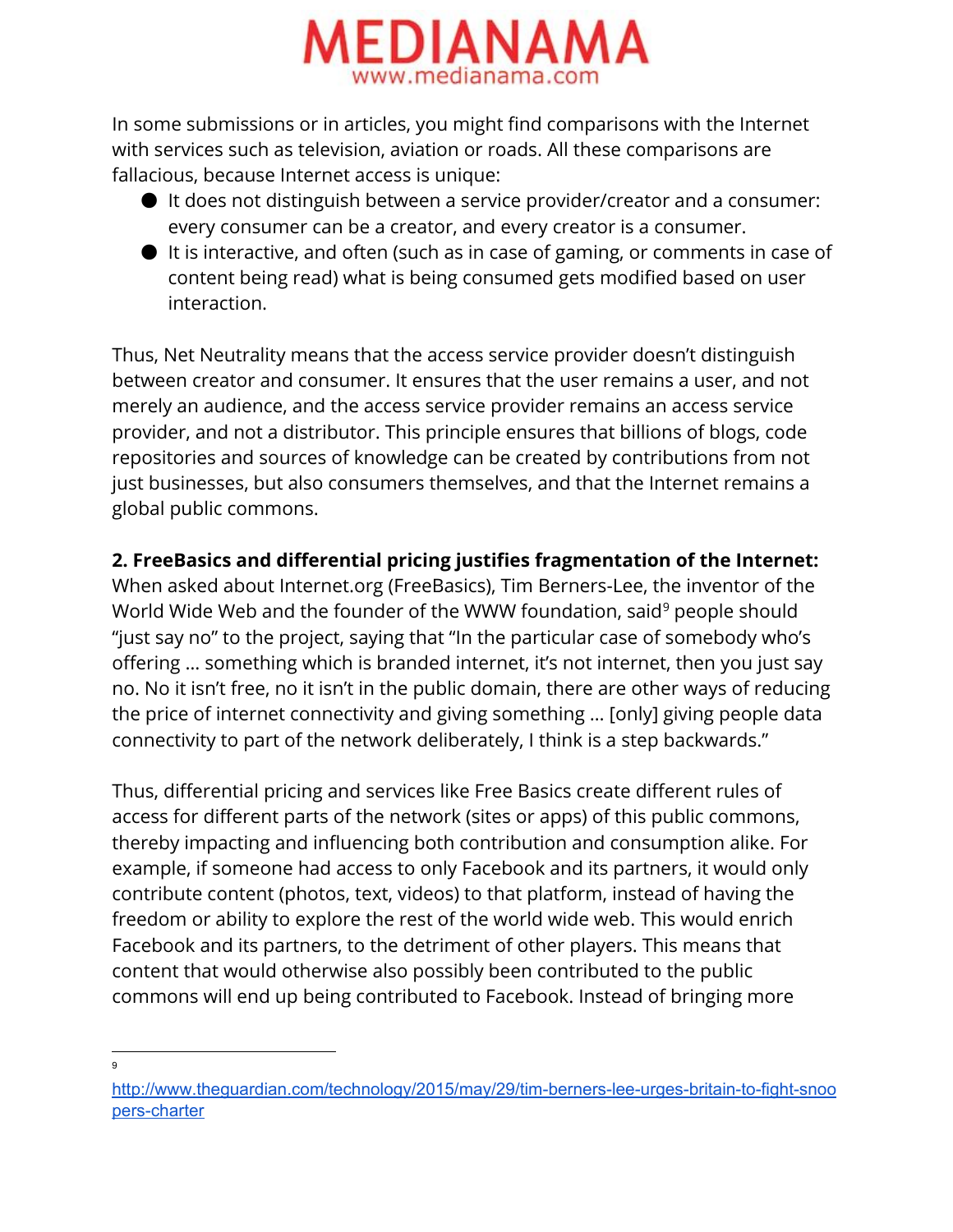

contribution to a public commons, FreeBasics and differential pricing actually fragments it.

# **3. Free Basics leads to a distortion of markets:**

A World Bank "World Development" report, on digital dividends, on Price Discrimination, states (Page 227) $10$ :

"As with other resources where capacity is scarce, as on mobile networks, carriers attempt to use price discrimination to manage traffic. Network providers argue that regulators should grant them more flexibility to manage their traffic flows. But others argue that traffic management should not become an excuse to block certain traffic streams, content, or

expression, to give preference to others, or to impede competition. The recent trend to develop services in which some basic content can be accessed free of data charges (such as Facebook's Free Basics or Internet.org), while other content is subject to data charges, would appear to be the antithesis of net neutrality and a distortion of markets."

"Access to information is not solely a "developed" or "developing" country preoccupation.

Not only is it a fundamental human right, inherent in Article 19 of the International Covenant on Civil and Political Rights, it is also an essential element in the online innovation ecosystem, and therefore an economic development issue. In whatever form a country would wish to use the internet for development purposes, its public policies should ensure that technical management of internet traffic is not used to suppress a tool of innovation."

**4. FreeBasics performs a gatekeeping role:** The fact that FreeBasics performs a gatekeeping role is not immediately evident, but it exists: Sites have to work without javascript and https, are less secure, and have to conform to Facebook's guidelines in order to be made available to consumers, apart from approval from telecom operator partners.

● **Facebook sets FreeBasics terms:** Websites on FreeBasics have to abide by terms and conditions set by Facebook for FreeBasics. These are technical guidelines, but they include ensuring that any access is delivered to customers via Facebook's proxy servers, thereby giving it access to usage patterns, and information that the user is accessing even on other websites on FreeBasics.

<sup>10</sup> <https://openknowledge.worldbank.org/bitstream/handle/10986/23347/9781464806711.pdf?sequence=10>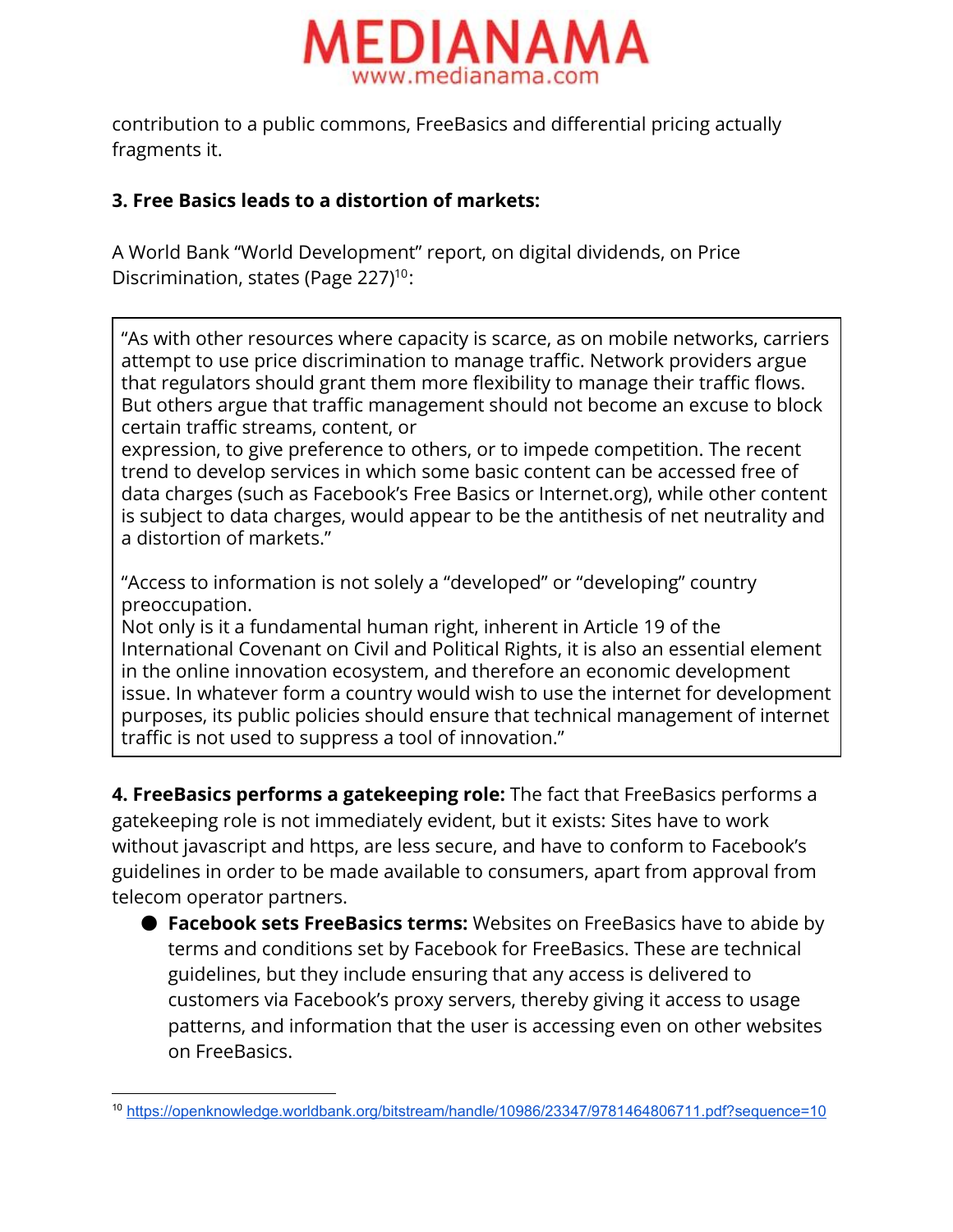

- **FreeBasics users have to abide by Facebook's terms as well:**In additional terms specific to FreeBasics, developers are forced to abide by Facebook's own terms and conditions. Given that Facebook is able to set the terms under which services are allowed on FreeBasics, it performs a gatekeeping function. Services that do not abide by these terms will not be allowed to be a part of FreeBasics.
- **Facebook and the telecom operator both reserve the right to reject services that compete with their own services**: Notwithstanding their claims of being open and transparent, the fact is they have entered into secret agreements and till date have not released them publicly. Their public terms for developers have an application based process in which Facebook acts as a judge on whether to allow the application or web service to be a part of Free Basics.
- **Contradictory position from Facebook regarding permissionless innovation:** FreeBasics terms and conditions specify that it may take 8 to 10 weeks to receive a response from a member of the Internet.org team, indicating that availability of a service to FreeBasics users will be dependent on Facebook's team, and require their permission. However, it has also signed the Internet [Association's](http://internetassociation.org/wp-content/uploads/2015/09/Internet-Association-Amicus-Curiae-Brief-in-Support-of-Open-Internet-Rules-9-20-15.pdf) *[amicus](http://internetassociation.org/wp-content/uploads/2015/09/Internet-Association-Amicus-Curiae-Brief-in-Support-of-Open-Internet-Rules-9-20-15.pdf) curiae* brief [supporting](http://internetassociation.org/wp-content/uploads/2015/09/Internet-Association-Amicus-Curiae-Brief-in-Support-of-Open-Internet-Rules-9-20-15.pdf) the FCC, stating *"The open architecture of the Internet creates an innovation-without-permission ecosystem. Consumers (and consumers alone) decide the winners and losers on the open Internet."*

**5. Users prefer more neutral options:** Research<sup>11</sup> by Amba Kak for the Oxford Internet Institute shows that:

1. Less experienced, low-income users prefer an open, unlimited Internet with data limits. This preference is strong enough for most to have rejected zero-rated plans in favour of all-access plans – even when the latter are costlier.

2. Other existing innovations in data pricing had been more successful in responding to the needs of these financially constrained users compared to limited access/zero-rated bundles and

3. Those with low clarity on mobile data pricing complained that zero-rated plans would imply heightened risk of unexpected charges, a risk they were unwilling to take.

<sup>&</sup>lt;sup>11</sup> A. Kak, "THE INTERNET UN-BUNDLED: Locating the user's voice in the debate on zero-rating," Oxford University, August 2015 http://www.savetheinternet.in/files/amba-kak-thesis.pdf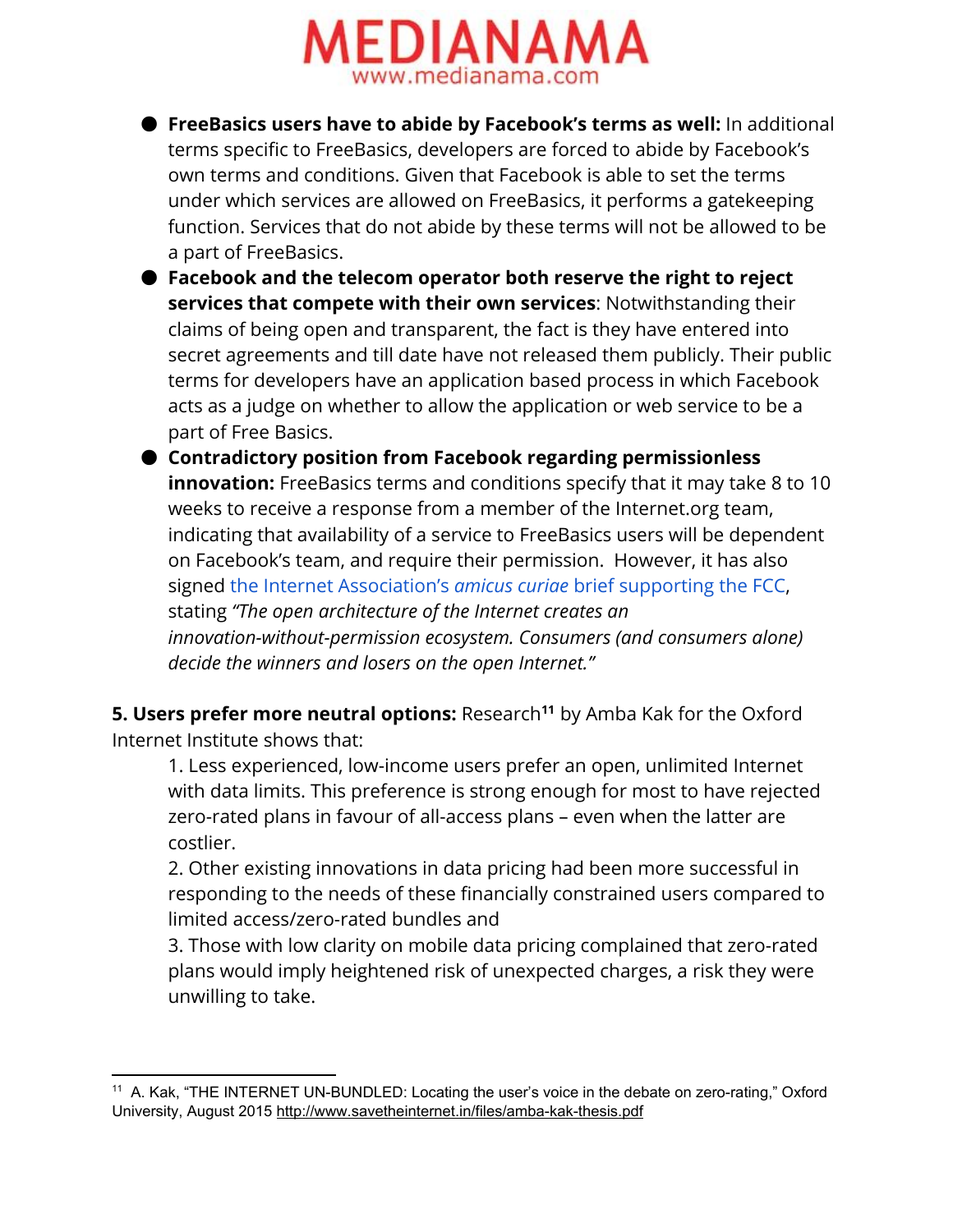

Given that most telecom operators are supporting zero rating plans and differential pricing, allowing such plans would lead to a reduction in user choice, with the open Internet not available.

At best, they will negatively influence user choice: Users are given a warning, prompting them that if they access websites that are not on FreeBasics, they will be charged money. This forces them to choose between those sites that are and aren't on FreeBasics, potentially benefiting FreeBasics partners if users choose to avoid the expense.

# **6. Facebook retains the right to change terms and conditions, and run**

**FreeBasics as a business:**Facebook has a history of changing its terms to its benefit. For example, when Facebook first launched its Pages, partners were encouraged to add fans. This helped Facebook increase its user base, and increased engagement on its platform, because partners could reach 100% of their page fans. However, as explained by Social@Oglivy<sup>12</sup> reach was reduced by Facebook<sup>13</sup>, and this is believed to have been followed by an increase in their stock price, because now those who ran pages had to pay to reach their fans. Therefore, we should look at FreeBasics in terms of not what it is today, but in terms of the potential future business model for Facebook.

● Facebook has not ruled out Advertising as a business model. In an AMA (ask me anything) interaction on Reddit India, Facebook's Chris Daniels said<sup>14</sup> that the company could look at advertising as a business model.

**7. Once a website is on FreeBasics, it is difficult for them to exit:**Services on FreeBasics are unable to leave the platform, owing to the competitive advantage that would give services which choose to remain.<sup>15</sup> Thus, given a Prisoners Dilemma situation, Facebook stands to benefit, having gained access to usage data and patterns of other services. This is evidenced in the Times Group statement when it chose to withdraw some of its services from Internet.org (now FreeBasics): it was forced to keep some services on Internet.org because its competitors were on the

http://www.convinceandconvert.com/social-media-tools/this-chart-explains-the-reachpocalypseand-why-facebook-is-laughing-all-the-way-to-the-bank/ 14

http://timesofindia.indiatimes.com/tech/tech-news/Open-to-advertising-for-revenue-Internet-org-VP/articlesh [ow/50336613.cms](http://timesofindia.indiatimes.com/tech/tech-news/Open-to-advertising-for-revenue-Internet-org-VP/articleshow/50336613.cms) 15

http://timesofindia.indiatimes.com/tech/tech-news/Times-Group-commits-to-withdraw-from-intern et-org-appeals-to-fellow-publishers-to-follow-suit-and-support-net-neutrality/articleshow/469355 [07.cms](http://timesofindia.indiatimes.com/tech/tech-news/Times-Group-commits-to-withdraw-from-internet-org-appeals-to-fellow-publishers-to-follow-suit-and-support-net-neutrality/articleshow/46935507.cms)

<sup>&</sup>lt;sup>12</sup> http://www.slideshare.net/socialogilvy/facebook-zero-white-paper-31934430 13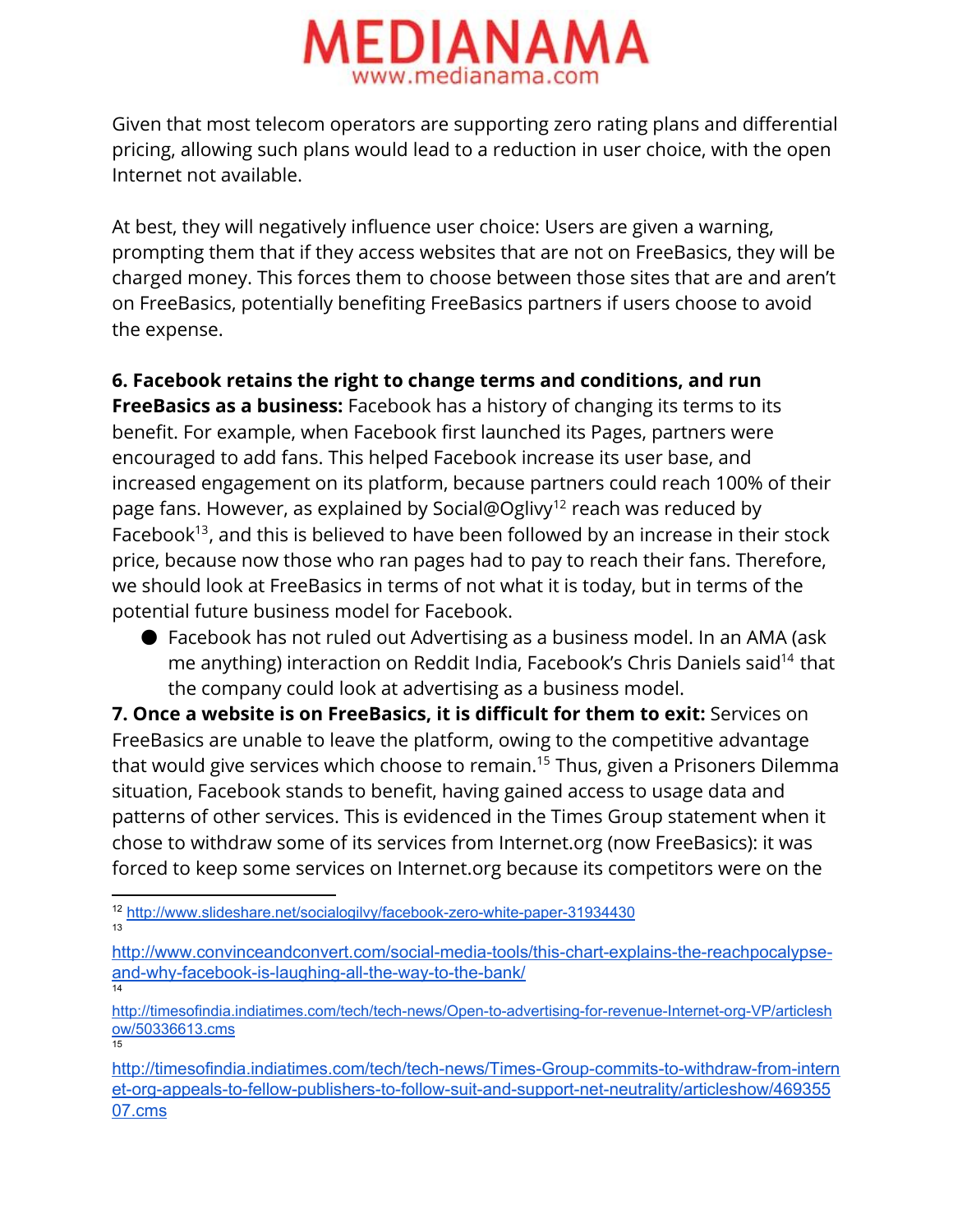

platform. Once an entity joins FreeBasics, because of high dependency, competitive pressure ensures that others also join. This is similar to when Flipkart joined Airtel Zero: its competitors began examining that option. This means that with all competitors on board, this becomes a necessary partnership (or in case of Airtel Zero, expense) for all startups, and no one except the telecom operator or platform operator benefits.

**8. Not an on-ramp to the Internet:**Facebook's claim that FreeBasics is an on-ramp to the Internet is false because the service remains available to those users who buy data packs. In addition, it was made available to those users who already had data packs. It is thus creating two tiers for the Internet: one for itself and its partners, and one for everyone else.

**9. FreeBasics is about making Facebook free, permanently:**to quote Chris Daniels from Facebook, during the Reddit AMA<sup>16</sup>:

"We're open to many models for connecting people to the Internet, and all of the ones that you list above may be valid ways to bring more people online. The difference with Free Basics is that we wanted to offer a program that gave people permanent access to a set of free basic services so that the services were there for them when they were ready to come online - rather than something that was promotional or where they might use their MB allotment, and then the services weren't there when a person needed them."

Please note that Facebook is a part of FreeBasics, and we contend that the idea was to ensure that Facebook is available to those whose data pack runs out. **Facebook, via FreeBasics, remains free to even those users who have existing data packs.**

This gives Facebook a competitive advantage over potential competitors like G+ or Snapchat, or any other new social network or messaging service. Please note that Facebook is losing market to Snapchat in the  $US^{17}$ , and is trying to ensure that it captures the Indian market, and doesn't lose out to potential local competition like Hike Messenger.

<sup>16</sup> [https://www.reddit.com/r/india/comments/3ya52q/vp\\_internetorg/cybr6hr](https://www.reddit.com/r/india/comments/3ya52q/vp_internetorg/cybr6hr) 17

https://www.washingtonpost.com/news/the-intersect/wp/2015/02/21/why-teens-are-leaving-facebook-its-mea [ningless/](https://www.washingtonpost.com/news/the-intersect/wp/2015/02/21/why-teens-are-leaving-facebook-its-meaningless/)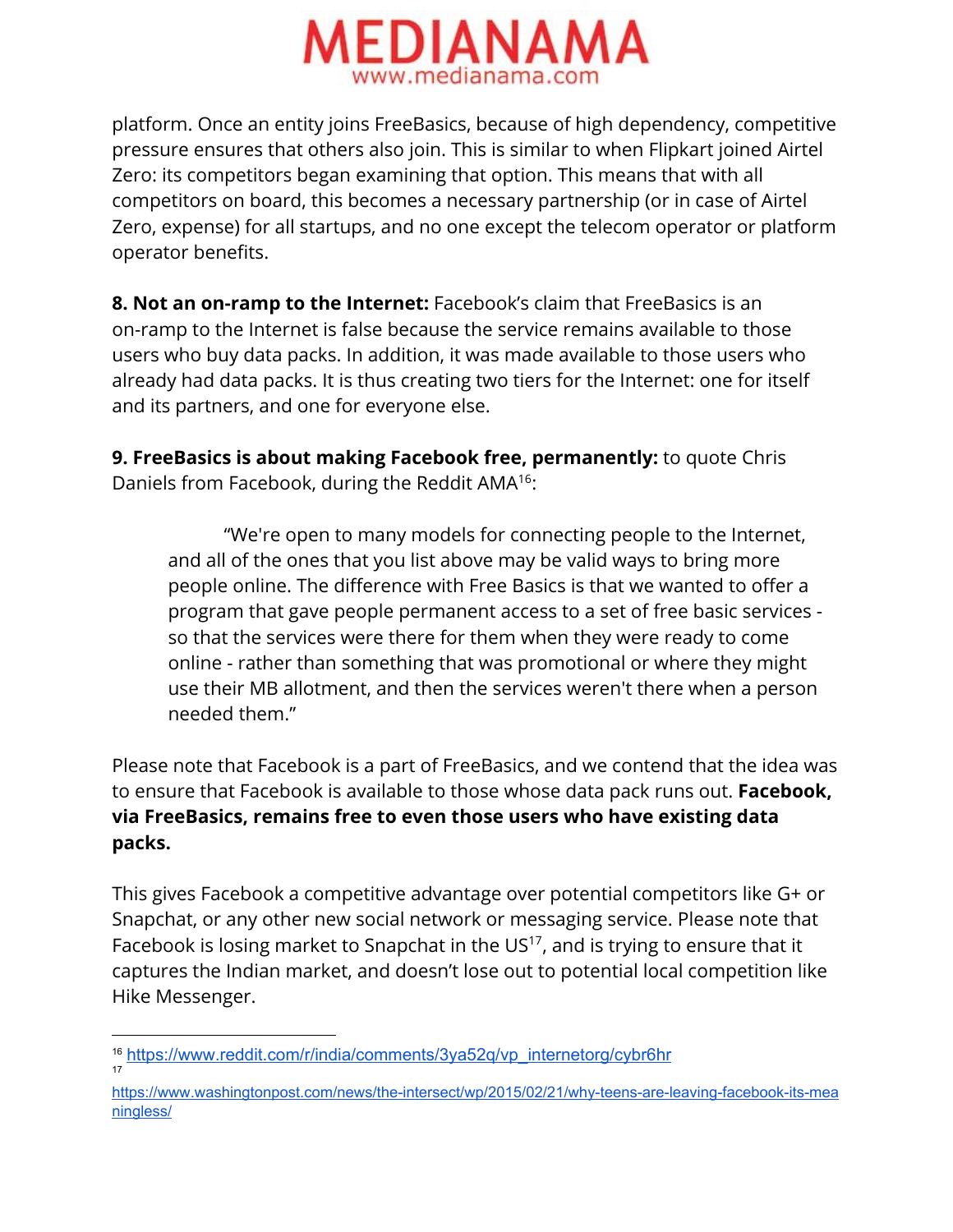

Even Airtel founder Sunil Mittal<sup>18</sup>, who we disagree with on differential pricing, had said last year: "He (Zuckerberg) is saying that make Internet.org lite version of Facebook free of data charge, so that people will upgrade. People will come to internet for the first time. The point is that it is self-serving for them"

## **10. Please disregard any data provided by Facebook:**

- This survey<sup>19</sup> was sponsored by Facebook
	- Only 3000 people were surveyed
	- Vague phrases, without adequate information, were used to create support for FreeBasics. For example: "A connected India is a stronger India and connecting more people makes India stronger, more informed, and more competitive in the world" and '"the Internet "Is a human right and that Free Basics can help to bring Internet to all of India."'
	- The arguments against FreeBasics are not accurately represented, and hence the participants were misled. The arguments against Free Basics as indicated below, are **not representative**of the criticism of FreeBasics:
		- When the Internet is restricted, it means India is weaker. To be strong, the Internet should be free and open to everyone.
		- Free Basics is just a scam by Facebook to try to get more people to use their site. The only reason they care about people without Internet is because they want to make more money.
		- Free Basics creates a world with two types of Internet: one for rich people and one for poor people. It's important that everyone has access to the same Internet.
		- Free Basics has given Reliance a monopoly by partnering with them and no one else.
		- Free Basics does not protect its users, many of whom are new to the Internet and will be exploited by the service.
	- The only source of data for the claim that people convert 50% faster to full data usage is unsubstantiated, since it fails to establish a baseline figure for pace of Internet adoption. Also, it is impossible to verify
- 18

http://www.medianama.com/2015/03/223-sunil-mittal-calls-it-right-what-zuck-is-doing-with-internet-org-isnt-p [hilanthropy/](http://www.medianama.com/2015/03/223-sunil-mittal-calls-it-right-what-zuck-is-doing-with-internet-org-isnt-philanthropy/) 19

http://www.prnewswire.co.in/news-releases/survey-suggests-widespread-support-for-free-basics-across-indi a-563227551.html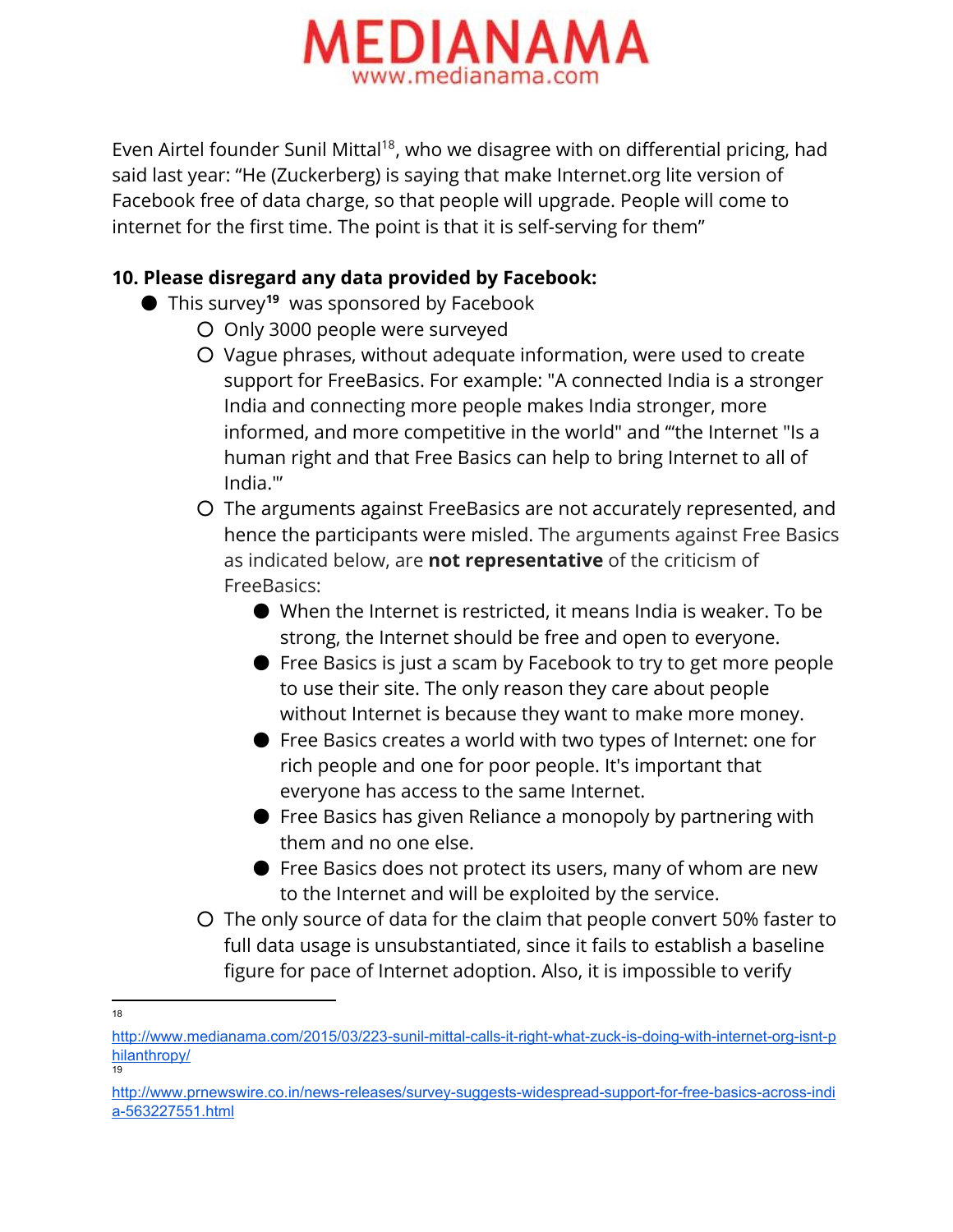

whether users "coming online through Free Basics" are new users or simply those buying new connections to just take advantage of it, to surf content for free. It is also unclear if these statistics apply to adoption in India, as research seems to indicate otherwise.

**11. Potential for exploitation of customers:** To quote Malav Parekh of SNL.com<sup>20</sup>: "Moreover, if a Free Basics user clicks on a link that directs him to a website that is outside the Internet.org hosted sites, or clicks on pictures or videos, he incurs additional charges. To avoid this, RCom data subscribers can sign up for unlimited 2G data by paying about 37 Indian rupees more each month. In my local area of Ahmedabad, Gujarat, some RCom stores have stopped marketing and promoting the service of late following customer complaints. One RCom store manager said that while Free Basics, or Freenet, was quite popular at launch, the store soon started hearing from angry customers who said the "free" part of the marketing and branding of Free Basics was misleading."

Telecom in India has a history of wrongful charging, as evidenced in case of Mobile  $VAS<sup>21</sup>$ :

The TRAI has [received](http://timesofindia.indiatimes.com/tech/tech-news/Bharti-Airtel-leads-telcos-in-user-complaints/articleshow/30290071.cms) around 12,292 complaints against telecom operators relating to billing tariff, wrong charging and value added services (VAS) from 2010-2014. Then IT and telecom minister Milind Deora said in a written reply to Lok Sabha that a total of 8,756 complaints were received in TRAI during 2010-11, 2011-12 and 2012-13 whereas 3,566 complaints were received for the current year 2013-14 up to February 7, 2014.

The TRAI has recognized some of these issues with differential pricing apps in its consultation paper on Differential Pricing for data services 22 , where the platform remains free, and the consumer might end of paying high charges if information is not conveyed to consumers in a transparent manner:

Analysis of the terms and conditions of certain offers launched in the market claiming free access to certain services shows that though there is no charge in accessing the platform itself, the moment a consumer clicks on any other link which directs him to a different website or clicks on the pictures or videos,

<sup>&</sup>lt;sup>20</sup> https://www2.snl.com/Cache/snlpdf\_39b33c77-8cd7-4d7c-8745-2d5e67c3a130.pdf 21

http://timesofindia.indiatimes.com/tech/tech-news/Bharti-Airtel-leads-telcos-in-user-complaints/articleshow/3 [0290071.cms](http://timesofindia.indiatimes.com/tech/tech-news/Bharti-Airtel-leads-telcos-in-user-complaints/articleshow/30290071.cms)

<sup>&</sup>lt;sup>22</sup> http://trai.gov.in/WriteReaddata/ConsultationPaper/Document/CP-Differential-Pricing-09122015.pdf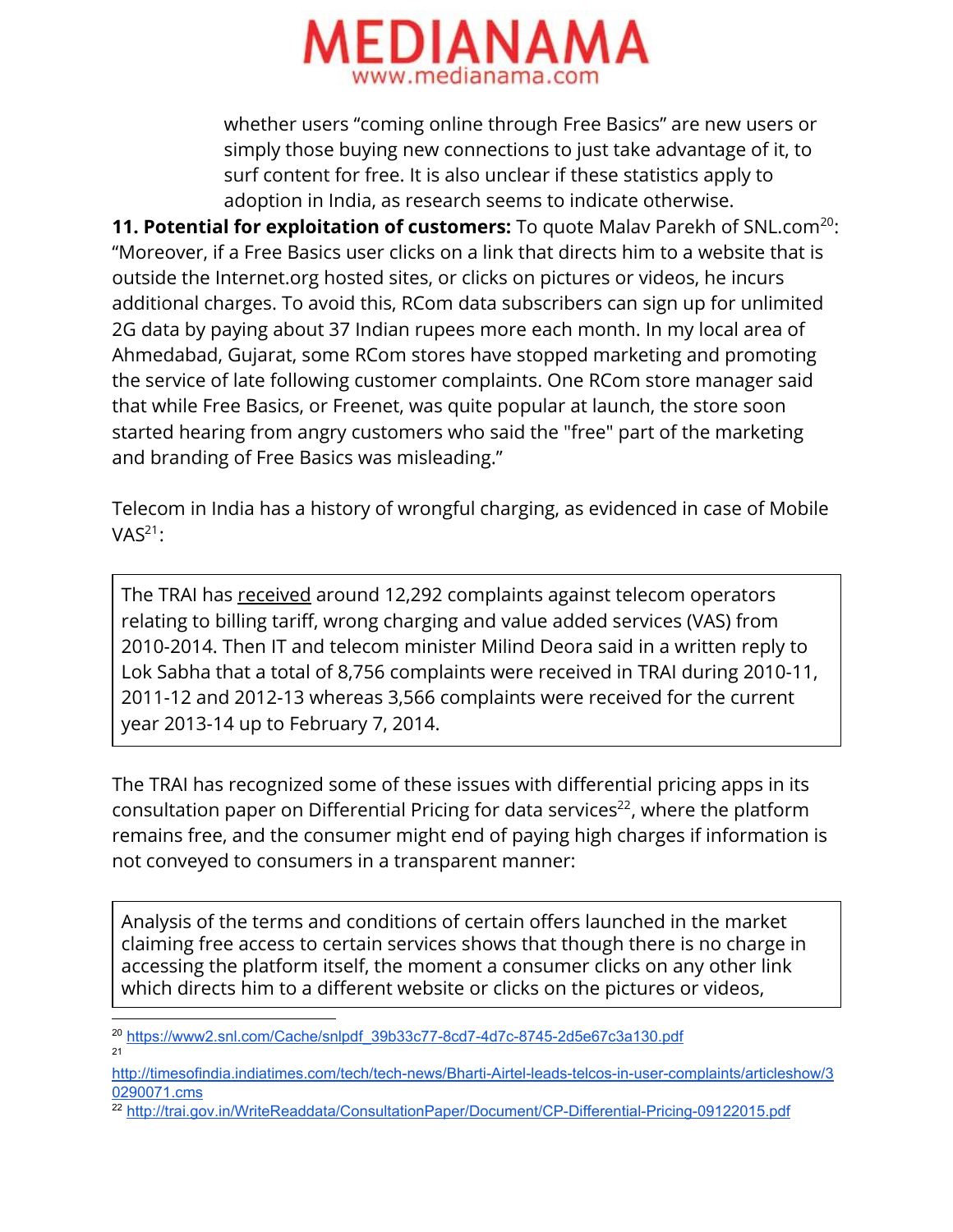

applicable data usage charges is payable. In addition, if the smart phone has some application running in the background utilizing data, charges would be payable irrespective of the fact that the customer is using a free facility at the relevant time. Therefore, there is every chance of such consumers ending up paying for data usage. Since such 'free' facility is availed primarily by non-users of data, they would not have availed any data packs providing lesser effective usage charges. Tariffs for wireless data as per default tariffs are considerably higher (up to even 100 times higher) than the effective tariffs in data packs. The magnitude of price differential is huge and can have dangerous implications for users of such facilities which are claimed to be free, if not conveyed to the consumer transparently and effectively.

**12. Not an open platform:**selection is being done without a transparent judicial process which cannot be expected of any private operator like Facebook. If it were an open platform, why would Facebook be needed to do the approvals?

**13. User data is not secure:** HTTPS is allowed only with a "dual certificate", better known as a Man-In-The-Middle attack, where Facebook can read and tamper with Data Passing through the Free Basics platform.

**14. Gives Facebook a competitive advantage with more data:**Facebook's claim that FreeBasics is non commercial (In an op-ed Facebook founder Mark Zuckerberg says " This isn't about Facebook's commercial interests – there aren't even any ads in the version of Facebook in Free Basics." However, it is important to note that:

- $\bullet$  Facebook has said that it can monetize the platform through advertising later.
- This program is not being run by a non-profit or an NGO. It is a venture from a commercial, pubicly listed entity, whose fiduciary responsibility is to generate income for its shareholders.
- Networks like Facebook become more valuable with more content, interactions, engagement and usage, and this increases the commercial value for Facebook. User data is the currency of the Internet, and this gives Facebook more user data.

### **15. Facebook has a history of violating privacy:**

- Facebook tracks a significant amount of user information, often without regard for user privacy:
	- In 2010 researchers discover that Facebook is transmitting data about users on 3rd party sites using its like Button. WSJ and NYT reported it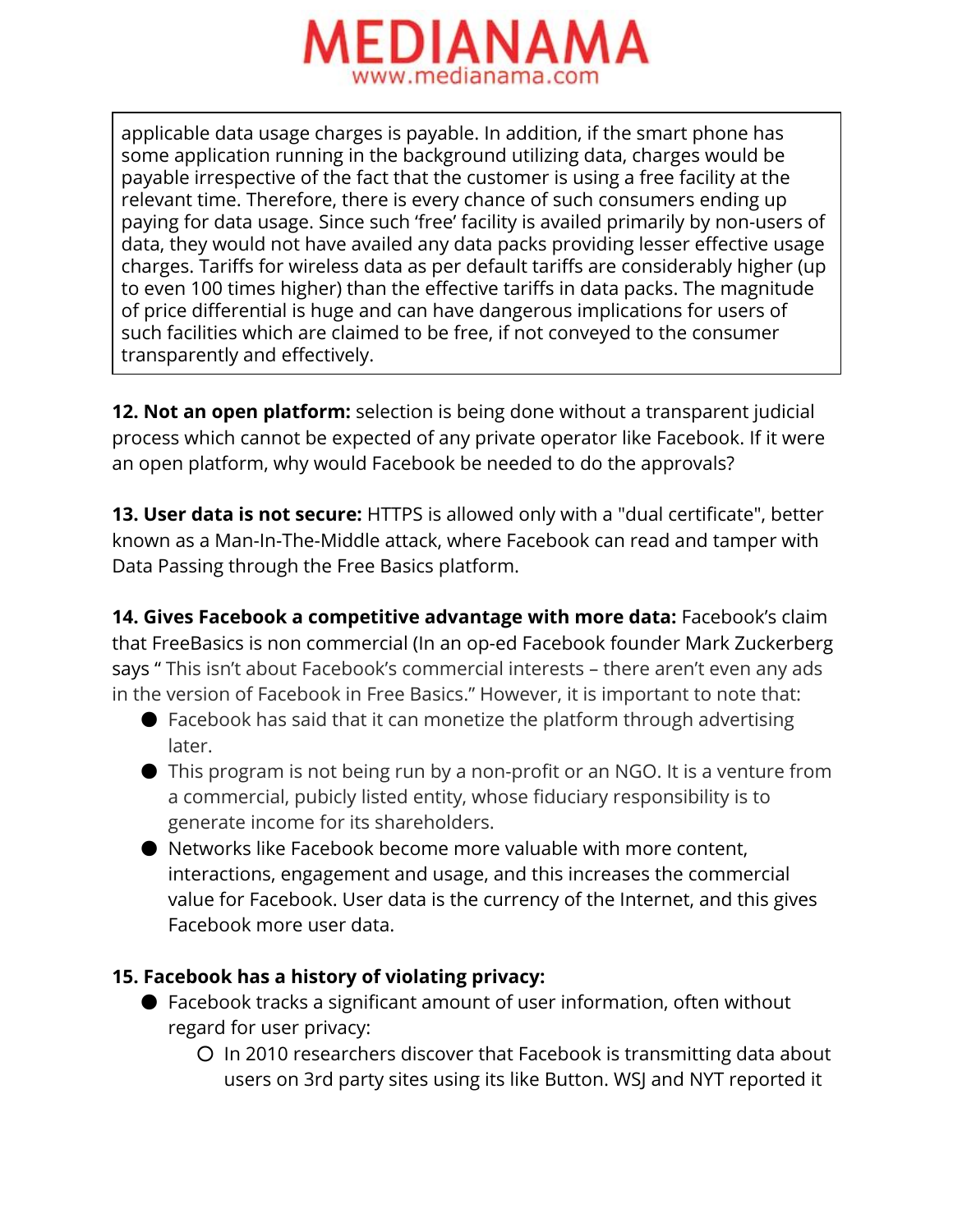

and Facebook said don't worry "it doesn't use data from Like buttons and other widgets to track users or target advertising".

- For now they say they don't store personally identifiable information but they don't say will never do it. (ref [ProPublica\)](https://www.propublica.org/article/its-complicated-facebooks-history-of-tracking-you)
	- Facebook retains user information even after accounts are deleted, though it says won't be linked to user identification. However, it continues to retain information about users posted by their friends $^{23}$ .
	- A Belgian court recently ordered Facebook to stop tracking non-members. 24
	- Facebook was once sued by users for using their profiles in advertisements, without their consent $^{25}$ .
	- Facebook had launched Beacon, a tool which tracked logged out users on other websites, without their consent, and published their activity on other websites, without their consent. This was eventually shut  $down<sup>26</sup>$ .
- This becomes even more worrying since Facebook is believed to be one of the companies that gives "backdoor" access to user information to the US National Security Agency, without user consent<sup>27</sup>. This is potentially a National Security issue.

All of this becomes all the more significant, if Facebook gets a competitive advantage given to it by telecom operators like Reliance Communications and other telecom operators it partners with. With FreeBasics, programs like Free Facebook Fridays<sup>28</sup> and Facebook Packs<sup>29</sup>, it is in a position to get a significant competitive advantage over potential competitors, which don't get such advantages.

Users may mistake the FreeBasics service for the Internet, or worse, remain on the platform that is Zero Rated. To quote a Quartz survey ("Millions of Facebook users have no idea they're using the Internet) $30$ :

 $\overline{O}$ 

<sup>23</sup> <https://www.facebook.com/help/125338004213029> 24

http://www.theguardian.com/technology/2015/nov/10/belgian-court-orders-facebook-to-stop-tracking-non-me [mbers](http://www.theguardian.com/technology/2015/nov/10/belgian-court-orders-facebook-to-stop-tracking-non-members)

<sup>&</sup>lt;sup>25</sup> http://www.telegraph.co.uk/technology/facebook/9284486/Facebook-settles-lawsuit-with-angry-users.html

<sup>&</sup>lt;sup>26</sup> [http://www.theregister.co.uk/2009/09/23/facebook\\_beacon\\_dies/](http://www.theregister.co.uk/2009/09/23/facebook_beacon_dies/)

<sup>&</sup>lt;sup>27</sup> http://www.theguardian.com/world/2013/jun/06/us-tech-giants-nsa-data

<sup>&</sup>lt;sup>28</sup> http://www.digit.in/telecom/rcom-launches-free-facebook-fridays-24718.html

<sup>&</sup>lt;sup>29</sup> http://www.airtel.in/forme/whats-new/facebook-pack

<sup>30</sup> http://qz.com/333313/milliions-of-facebook-users-have-no-idea-theyre-using-the-internet/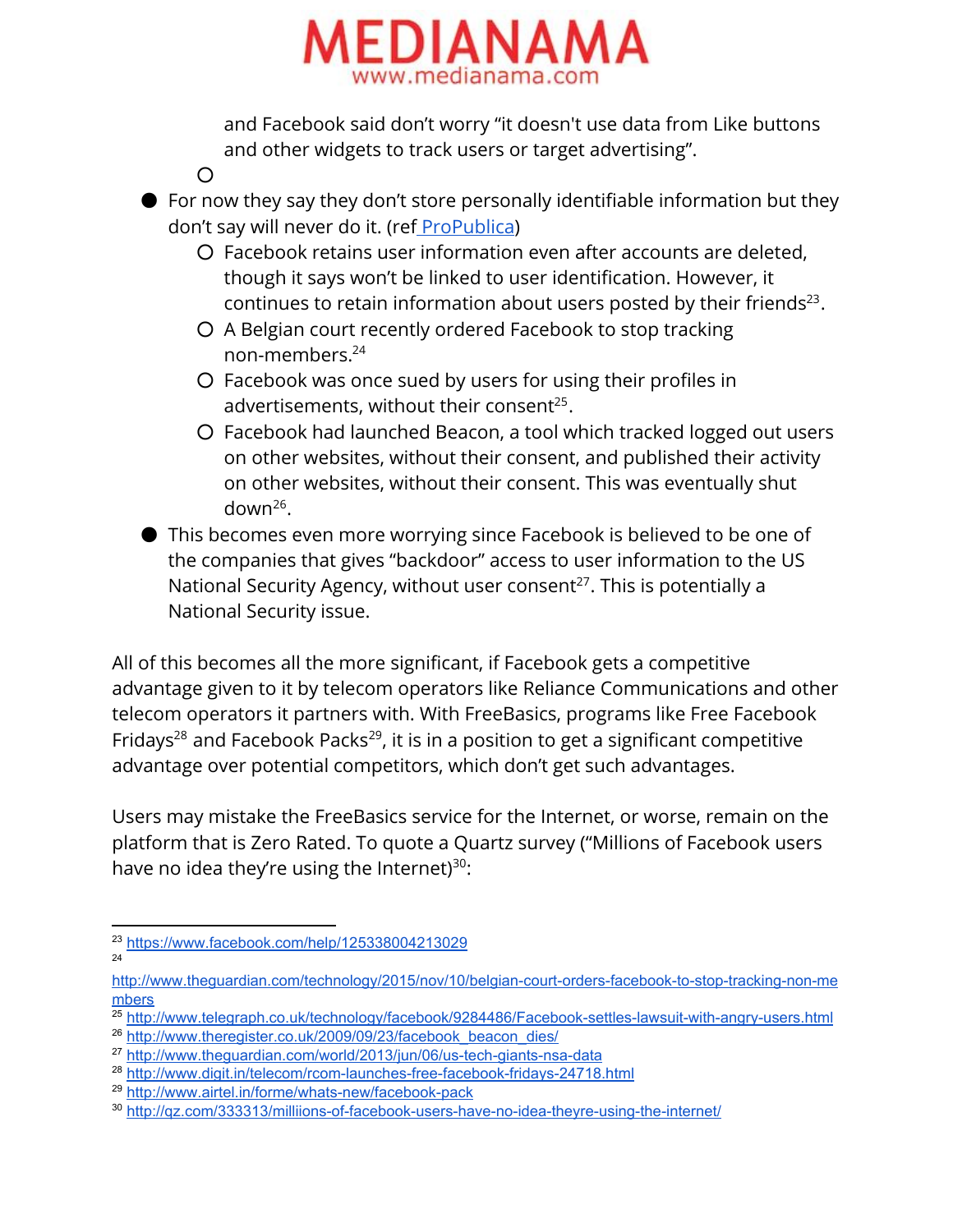

Quartz commissioned surveys in Indonesia and Nigeria from [Geopoll,](http://research.geopoll.com/) a company that contacts respondents across the world using mobile phones. We asked people whether they had used the internet in the prior 30 days. We also asked them if they had used Facebook. Both surveys had 500 respondents each.

In the past month, percent of respondents who used...



Quartz | gz.com

n = 500 | Surveys conducted Dec. 2014 | Data: Geopoll survey, Quartz analysis

It would appear, on the surface, that more people use the Internet than use Facebook, a perfectly sensible outcome.

But a closer look at the data (available in full [here\)](https://drive.google.com/folderview?id=0B4ZVQwBvLAEgQ1dpQ3VycDVTYkk&usp=sharing) shows that 11% of Indonesians who said they used Facebook also said they did not use the internet. In Nigeria, 9% of Facebook users said they do not use the internet. These are largely young people; the median age of respondents with this combination of answers is 25 in Indonesia and 22 in Nigeria.

In the past month, respondents who used...



In principle, such an advantage given to any application can create or sustain a monopoly, which won't be either in user or national interest.

**16. Facebook ran a highly misleading campaign for FreeBasics**, abusing India's **31** regulatory process:

<sup>31</sup>

http://thewire.in/2015/12/26/facebook-is-misleading-indians-with-its-full-page-ads-about-free-basics-17971/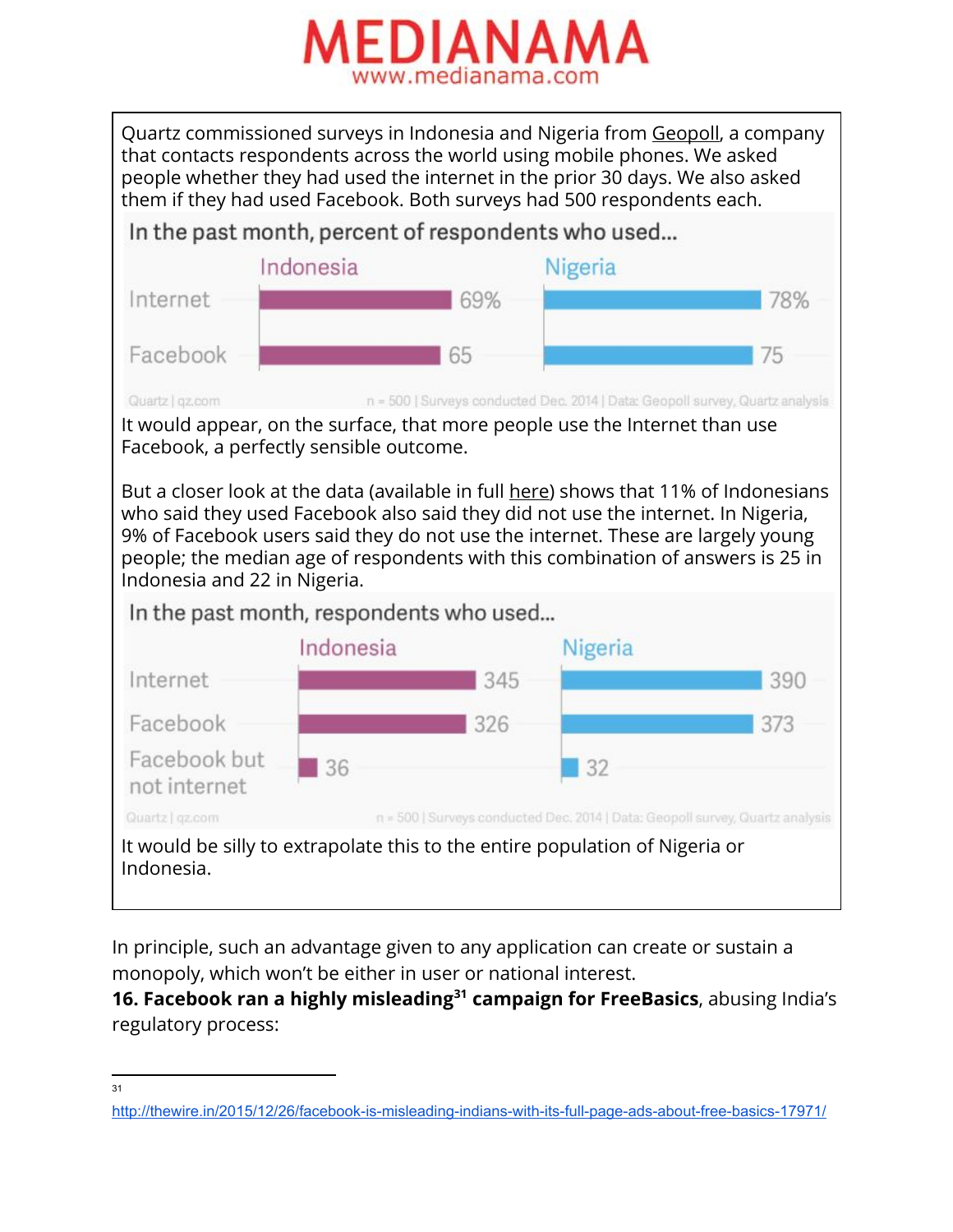

- They got unsuspecting Indian users to send emails to TRAI that do not answer any of the four questions asked by the regulator $^{32}$ .
- They got users in even foreign countries to sign up for the same form, "by mistake"<sup>33</sup>.
- There were reports that even inactive accounts (of people who had passed away) were shown as supporting FreeBasics<sup>34</sup>
- Users who merely scrolled down on the SaveFreeBasics page were shown to others as having supported it $35$ .

While the company spent close to Rs 300 crore on FreeBasics $^{36}$  across print and television advertising alone, to garner support for a supposedly philanthropic service. While it is well within its rights to do so, it's campaign was seeking support for vague phrases like 'Digital Equality', without explaining the merits of FreeBasics. Facebook's ability to influence the masses must be taken into account, especially given its history of running experiments on its users:

- In 2014, it ran experiments on 689000 users, attempting to influence their  $mod^{37}$ .
- This article lists more user experiments conducted by Facebook: [http://www.forbes.com/sites/kashmirhill/2014/07/10/facebook-experiments](http://www.forbes.com/sites/kashmirhill/2014/07/10/facebook-experiments-on-users/#2715e4857a0b76fbe4ec3695)[on-users/#2715e4857a0b76fbe4ec3695](http://www.forbes.com/sites/kashmirhill/2014/07/10/facebook-experiments-on-users/#2715e4857a0b76fbe4ec3695)

This is also worrying, given the propensity for people to continue using Facebook, despite issues. Another user test conducted by Facebook<sup>38</sup> was when it purposely crashed its own application for some users, to check whether they would stop using the application.

17. The DOT Committee<sup>39</sup> correctly identified issues with Internet.org (now Free Basics):

33

36

<sup>32</sup>

http://indianexpress.com/article/technology/social/facebook-free-basics-campaign-backfires-trai-asks-suppor ters-for-specific-replies/

http://tech.economictimes.indiatimes.com/news/internet/facebook-free-basics-user-base-net-neutrality/5028 [0637](http://tech.economictimes.indiatimes.com/news/internet/facebook-free-basics-user-base-net-neutrality/50280637)

<sup>34</sup> <https://twitter.com/grondmaster/status/677797484781957120>

<sup>35</sup> <https://twitter.com/singersuchi/status/677734574319767552>

http://www.livemint.com/Consumer/oMmTd2g4CkwErMNRoedVMJ/Facebook-spends-around-Rs300-croreon-Free-Basics-ad-campaig.html

<sup>37</sup> http://www.theguardian.com/technology/2014/jun/29/facebook-users-emotions-news-feeds

<sup>38</sup> http://bgr.com/2016/01/07/facebook-android-app-crashing-experiments/

<sup>&</sup>lt;sup>39</sup> [http://www.dot.gov.in/sites/default/files/u68/Net\\_Neutrality\\_Committee\\_report.pdf](http://www.dot.gov.in/sites/default/files/u68/Net_Neutrality_Committee_report.pdf)